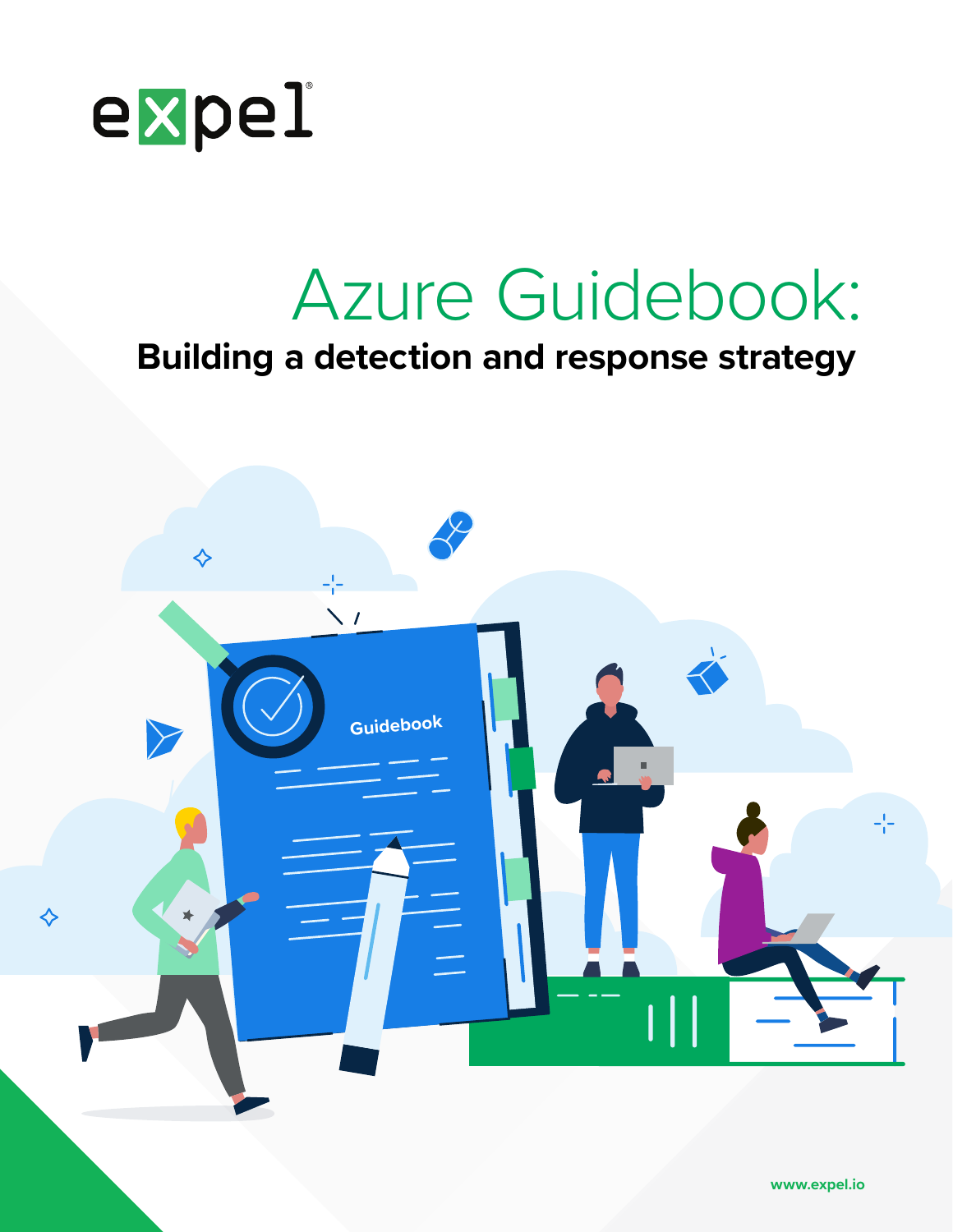

## **Contents**

| Introduction                                                                                                                                                                                                                                                        | 3  |
|---------------------------------------------------------------------------------------------------------------------------------------------------------------------------------------------------------------------------------------------------------------------|----|
| So you've got some workloads in Azure                                                                                                                                                                                                                               | 3  |
| Sources of security signal in Microsoft Azure                                                                                                                                                                                                                       | 4  |
| Azure Active Directory (AD) Identity Protection 6<br>Microsoft Cloud Application Security (MCAS) 10                                                                                                                                                                 |    |
| Sources of categorical log data in Azure                                                                                                                                                                                                                            | 11 |
|                                                                                                                                                                                                                                                                     |    |
| Getting the most out of Azure                                                                                                                                                                                                                                       | 15 |
| Which security-specific alerts should I enable?15<br>What should I enable to detect suspicious authentication attempts? 16<br>What should I enable to detect suspicious management plane activity?17<br>What data should my analysts use to enhance Azure alerts?18 |    |
| How to start building a detection and response<br>strategy in Azure                                                                                                                                                                                                 | 22 |
| Three things to remember                                                                                                                                                                                                                                            | 23 |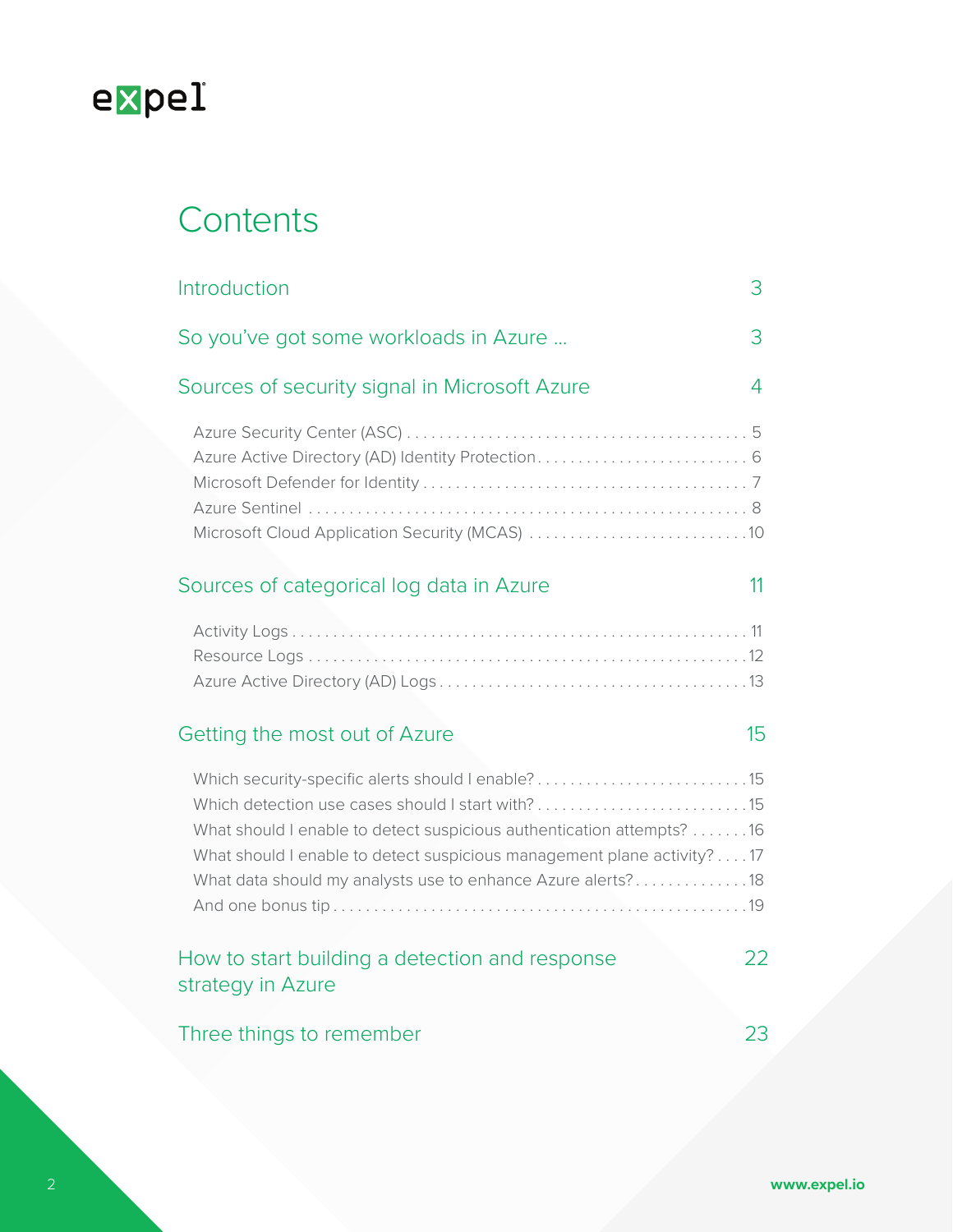<span id="page-2-0"></span>

## Introduction

## **So your organization uses lots of Microsoft tools, and now you've got a few (or a lot of) workloads running in Microsoft Azure.**

#### **Now what?**

As great as it would be to live in a world where security monitoring is a matter of flipping a big switch that says "SECURITY" in bold letters ... we definitely don't live in that world. Because when it comes to any cloud provider, including Azure, getting the right signal to security analysts isn't as cut and dry as you'd hope.

But that doesn't mean it's impossible, either.

You just have to understand which sources of security signal to enable and how to make use of them in a way that empowers your SOC analysts to make quick, sound decisions.

That's exactly where we're hoping we can help.

We know that sorting through Azure's hundreds of services (and the alerts and logs associated with

them) is no easy feat, especially if you're still getting to know the platform.

#### **After reading this guide, you'll have a better understanding of:**

- The available sources of logging and alert data in Azure;
- How (and why and when) to use those logs;
- Other types of logging you'll need to pair with those security signals to set your analysts up for success; and
- A few of the lessons we've learned setting up Azure security signal (Hint: You can use these to inform and tweak your own security monitoring activities!).

## So you've got some workloads in Azure ...

### **… and you need to get some security signal to protect them.**

Many of our customers use Azure as their primary infrastructure provider. Over time we've seen various approaches to logging and alerting in Azure and we've got some opinions on which log and alerting sources are most useful.

Let's start with understanding the various security services in Azure. It can be overwhelming. So let's start with a TL;DR about how each security-specific alert source works, along with a couple points you should consider when deciding whether that product is pulling the data *your* SOC analysts need to do their jobs.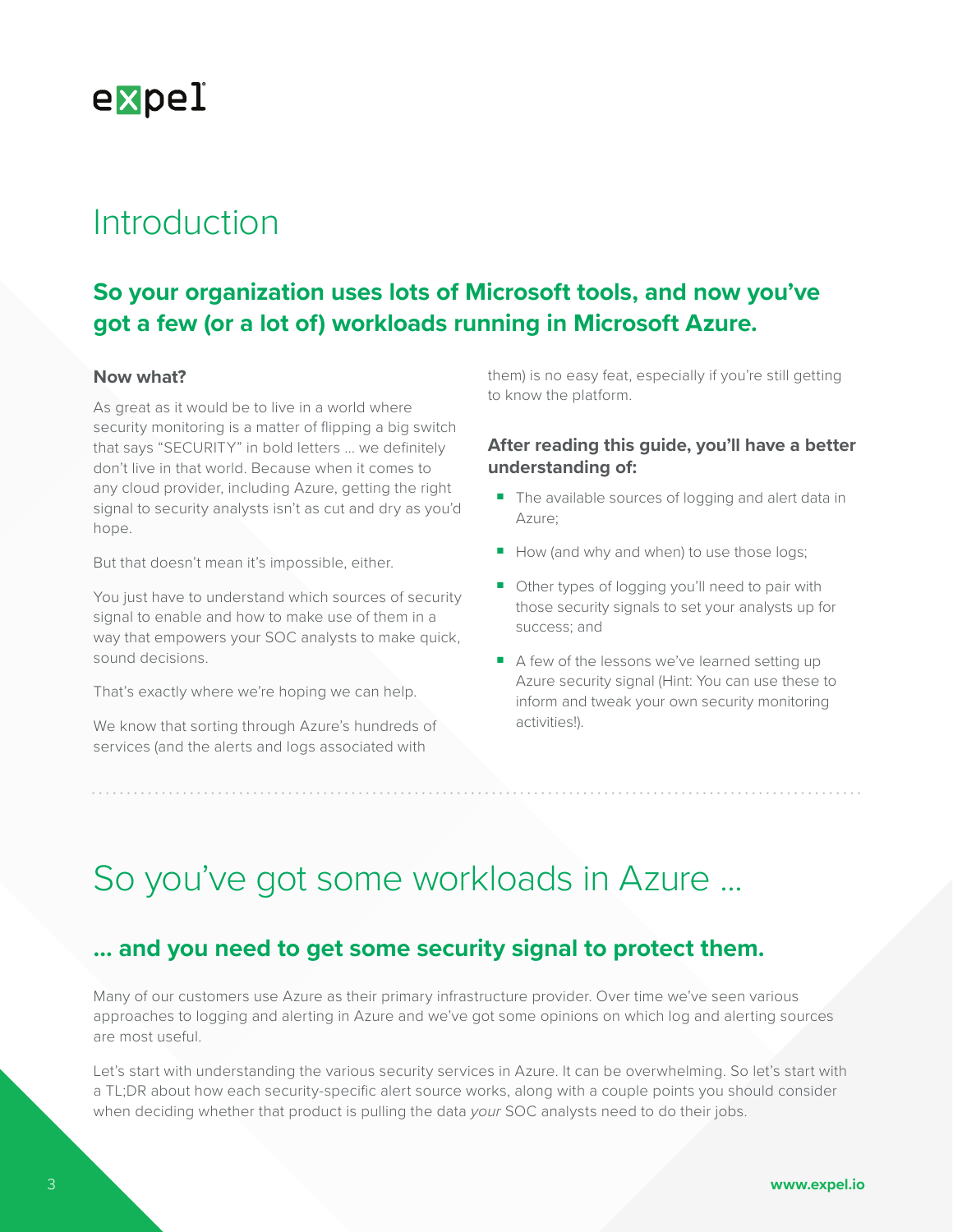<span id="page-3-0"></span>

## Sources of security signal in Microsoft Azure

**Before we dive into the details of each data source, here's a quick reference for what context you'll find from each Azure alert or log type.** 

| <b>Microsoft data source</b>                                 | <b>What it is</b>                                             | <b>What it does</b>                                                                                                  |
|--------------------------------------------------------------|---------------------------------------------------------------|----------------------------------------------------------------------------------------------------------------------|
| <b>Azure Security Center (ASC)</b>                           | Security-specific alerting                                    | Alerts on management and data plane activity<br>in Azure                                                             |
| <b>Azure Active Directory</b><br><b>Identity Protection</b>  | Security-specific alerting                                    | Flags "risky sign-ins" and "risky users" in Azure<br>and O365 Applications                                           |
| <b>Microsoft Defender</b><br>for Identity                    | Security-specific alerting                                    | Alerts on suspicious activity related to on-<br>premise Domain Controllers and all things<br><b>Active Directory</b> |
| <b>Azure Sentinel</b>                                        | <b>Cloud-native SIEM</b>                                      | With the ability to ingest log and alert signal<br>from both inside and outside of your Azure<br>environment         |
| <b>Microsoft Cloud Application</b><br><b>Security (MCAS)</b> | <b>Cloud Access Security</b><br><b>Broker (CASB) solution</b> | Generates security specific alerts, enforces<br>usage policies and automates remediation<br>actions                  |
| <b>Azure Activity Logs</b>                                   | A type of platform log                                        | Logs management plane activities in Azure                                                                            |
| <b>Azure Resource Logs</b>                                   | A type of platform log                                        | Logs data plane activities in Azure                                                                                  |
| <b>Azure Active Directory</b><br><b>Audit Logs</b>           | A type of platform log                                        | Tracks identity and access management<br>changes as well as changes to Azure Enterprise<br>Applications              |
| <b>Azure Active Directory</b><br><b>Sign-in Logs</b>         | A type of platform log                                        | Tracks metadata about sign-in events by security<br>principals                                                       |
| <b>Azure Active Directory</b><br><b>Provisioning Logs</b>    | A type of platform log                                        | Tracks actions related to granting or revoking<br>access to SaaS applications for a given Azure<br>AD user or group  |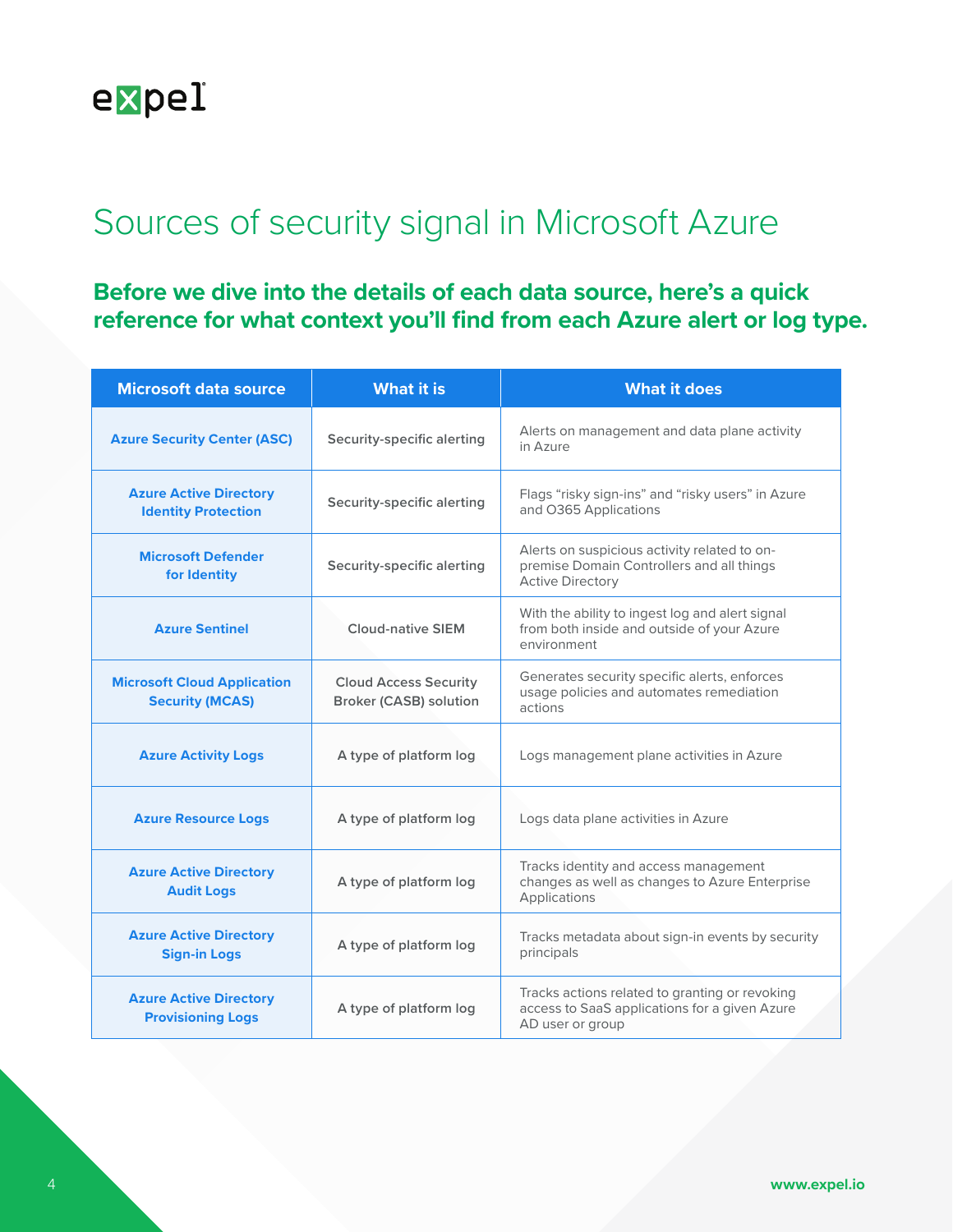<span id="page-4-0"></span>

### **Azure Security Center (ASC)**

**TL;DR:**

A single pane of glass for alerts

#### **What is it?**

ASC offers detections for both the management and data plane in Azure. It uses Azure Defender agents that are deployed to specific resources within your Azure environment. While enabling Azure Defender in your environment adds additional cost, it also offers a comprehensive and predictable source of alerting that you can't easily replicate with activity and resource logs alone.

#### **How does it work?**

Think of Azure Security Center as the console where you can view alerts generated by Azure Defender agents as well as alerts from non-Azure resources. Azure Defender agents are deployed to Azure-hosted resources with a single on/ off slider for a given resource type in a given subscription. You can also use ASC to ingest data and security alerts from [on-prem hosts](https://docs.microsoft.com/en-us/azure/security-center/quickstart-onboard-machines?pivots=azure-arc), [AWS Security Hub](https://docs.microsoft.com/en-us/azure/security-center/quickstart-onboard-aws) and GCP [Security Command Center](https://docs.microsoft.com/en-us/azure/security-center/quickstart-onboard-gcp) if you have a hybrid environment.

#### **What type of signal and detection does it offer?**

ASC supports [detection use cases](https://docs.microsoft.com/en-us/azure/security-center/alerts-reference) for both management and data plane activity. Most of these alerts detect activity patterns that are "anomalous" in some way although there are more categorical detections present.

ASC is a foundational alert source for Azure environments because it covers the core resource types that exist in most environments regardless of how they're architected – like Azure Storage, Azure Resource Manager and Azure App Service.

#### **EXPEL PRO TIP**

When you're deciding which Azure Defender agents to enable across the subscriptions and resources in your environment, keep in mind the costs [associated with each type of agent](https://azure.microsoft.com/en-us/pricing/details/azure-defender/). Also, remember that Azure Defender agents are deployed for each resource type in a given subscription. That means if you have two subscriptions in your Azure environment and you'd like to generate ASC alerts for all Key Vault resources in both, you'll need to [flip the](https://docs.microsoft.com/en-us/azure/security-center/security-center-get-started)  [Key Vaults switch](https://docs.microsoft.com/en-us/azure/security-center/security-center-get-started) for each subscription individually.

You can also **[auto-provision Azure Defender agents](https://docs.microsoft.com/en-us/azure/security-center/security-center-get-started)** through Azure Security Center if you want to make sure that all new resources of a given type are generating ASC alerts by default.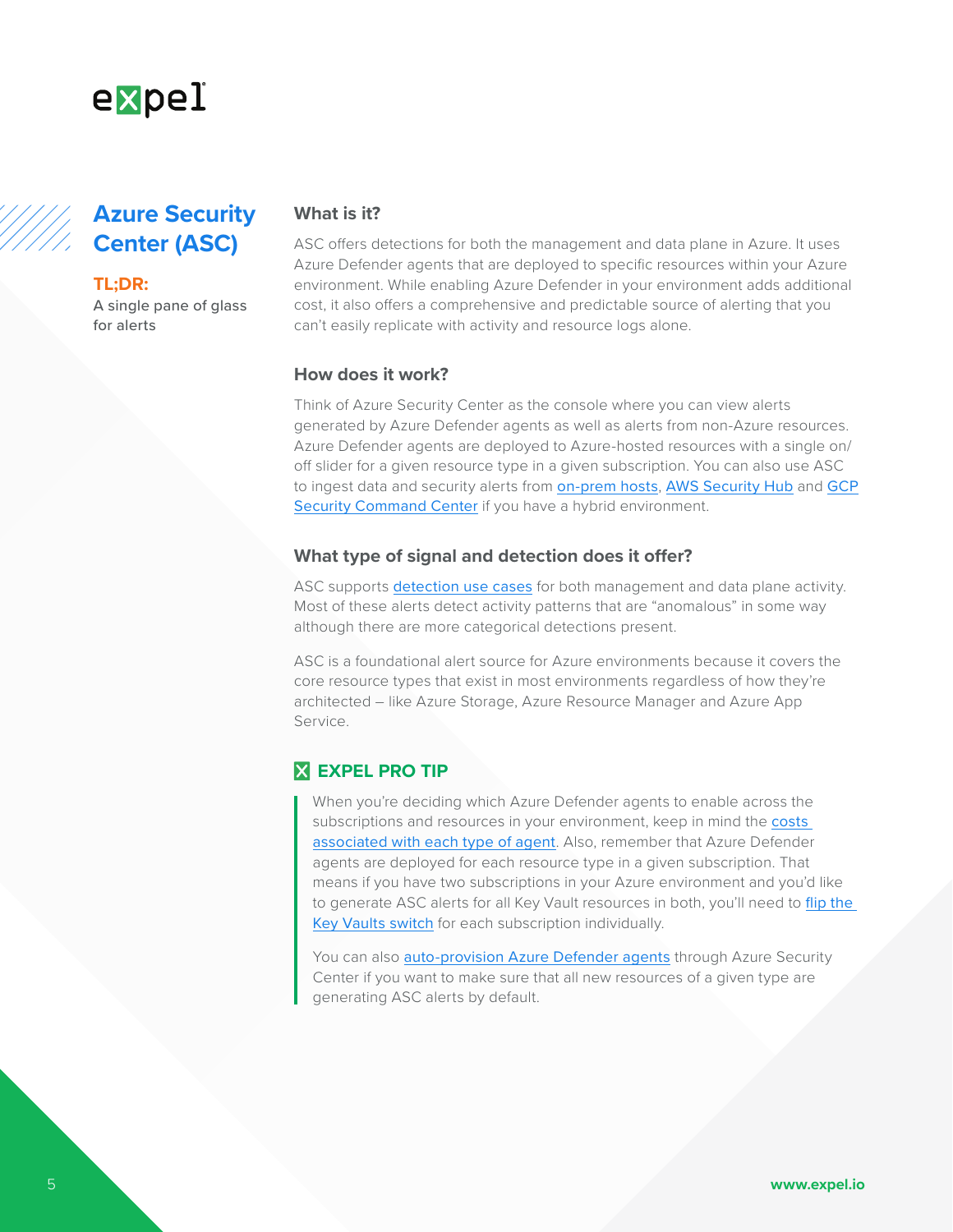<span id="page-5-0"></span>

### **Azure Active Directory (AD) Identity Protection**

**TL;DR:** User behavior analytics (UEBA)

#### **What is it?**

Azure AD Identity Protection focuses on "risky" authentication attempts mediated by Azure Active Directory. It generates alerts in the form of three distinct ["reports"](https://docs.microsoft.com/en-us/azure/active-directory/identity-protection/howto-identity-protection-investigate-risk): — risky users, risky sign-ins and risky detections.

#### **How does it work?**

Unlike ASC where you just need to deploy Azure Defender agents to start generating alerts from a given resource, Azure AD Identity Protection [requires an](https://docs.microsoft.com/en-us/azure/active-directory/identity-protection/overview-identity-protection#license-requirements)  [Azure Active Directory Premium P2 license](https://docs.microsoft.com/en-us/azure/active-directory/identity-protection/overview-identity-protection#license-requirements) in order to generate alerts with the proper context you'll need for triage.

The P1 and free licenses for Azure AD will still generate risk events for risky signins and risky users, but they won't have the context that SOC analysts rely on to take action.

Also, licenses lower than P2 don't allow administrators to configure risk policies that automate the remediation of risky activity.

#### **What type of signal and detection does it offer?**

While "risk" can mean different things to different people, Microsoft provides its own list of behaviors this product is trying to detect out of the box and groups them into [user risk, sign-in risk and "other risk detections."](https://docs.microsoft.com/en-us/azure/active-directory/identity-protection/concept-identity-protection-risks#risk-types-and-detection)

If you've got Identity Protection enabled, admins can turn on policies that [automate remediation actions](https://docs.microsoft.com/en-us/azure/active-directory/identity-protection/concept-identity-protection-policies) in response to a risk event. For example, when a risky login occurs you can automatically lock out the account or force a password reset.

At Expel, we collect all of these risk events via API and then use our own rules to prioritize which ones to escalate to our SOC analysts. With the help of our automated [workflows](https://expel.io/blog/power-of-orchestration-how-we-automated-enrichments-aws-alerts/), we enrich each Identity Protection event with historical authentication data for the target user and source IP to shortcut triage steps that would normally require our analysts to manually run queries on their own.

#### **EXPEL PRO TIP**

For orgs with a large user base, the 50 percent increase in price per user (from \$6 to \$9, at the time we wrote this) [when switching from P1 to P2 licenses for](https://azure.microsoft.com/en-us/pricing/details/active-directory/)  [Azure AD](https://azure.microsoft.com/en-us/pricing/details/active-directory/) can add up very quickly. It's important to keep this in mind when deciding whether you want to make Azure AD Identity Protection alerts a core part of your monitoring strategy.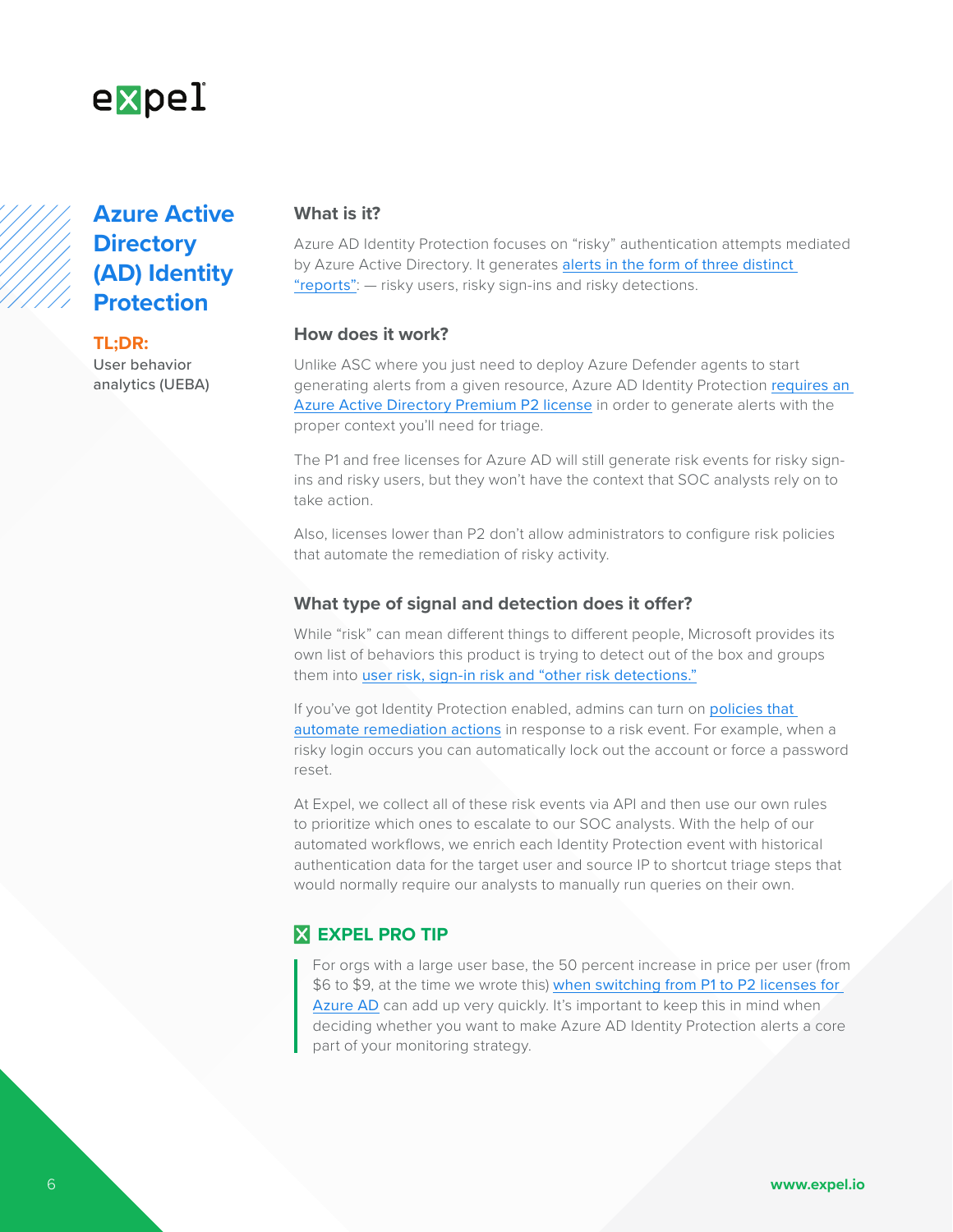<span id="page-6-0"></span>

## **Microsoft Defender for Identity**

**TL;DR:** UEBA for on-prem log sources

#### **What is it?**

Microsoft Defender for Identity is a bit of an outlier in this guide since it's not actually geared towards detecting malicious activity in Azure itself. However, we've noticed some confusion around this. Specifically, we've seen a few organizations purchase Defender for Identity licenses expecting it to provide security value for their cloud environment. It doesn't.

Microsoft Defender for Identity sits on on-premise Domain Controllers to detect internal reconnaissance activity, account compromises, lateral movement and attempts to compromise the domain controller itself.

There can be overlap between cloud and on-premise activity in hybrid environments with Active Directory Federation Services (ADFS), so the confusion over exactly which portions of an environment Microsoft Defender for Identity protects is understandable.

#### **How does it work?**

Why are we discussing a product that monitors on-premise domain controllers and Active Directory activity in a guidebook about Azure?

In short, because it integrates natively with Microsoft Cloud App Security (MCAS) and so many organizations assume that it's directly related to "the cloud." In reality, the "relationship" to the cloud basically stops and starts with the ability to forward Microsoft Defender for Identity alerts to the MCAS portal.

If you're attempting to make sense of the Azure-related monitoring product suite, Microsoft Defender for Identity can leave you scratching your head. Some of the confusion stems from the difference between Defender for Identity and Azure AD Identity Protection.

The other point of confusion stems from the fact that Microsoft Defender for Identity previously had two other names throughout its life: Microsoft Advanced Threat Analytics and Azure Advanced Threat Protection.

Both of these prior iterations of the product were also based on sensors for onpremise domain controllers, but the latter product moved the storage of alert and event data the sensor collects to the cloud (hence the addition of Azure to the product name).

#### **What type of signal and detection does it offer?**

Microsoft Defender for Identity overlaps with Azure AD Identity Protection and also fulfills some authentication-related detection use cases.

However, [it goes far beyond detecting suspicious authentication attempts](https://docs.microsoft.com/en-us/defender-for-identity/suspicious-activity-guide?tabs=external)  and collects a wide array of signals and events from your on-premise domain controllers to generate security alerts.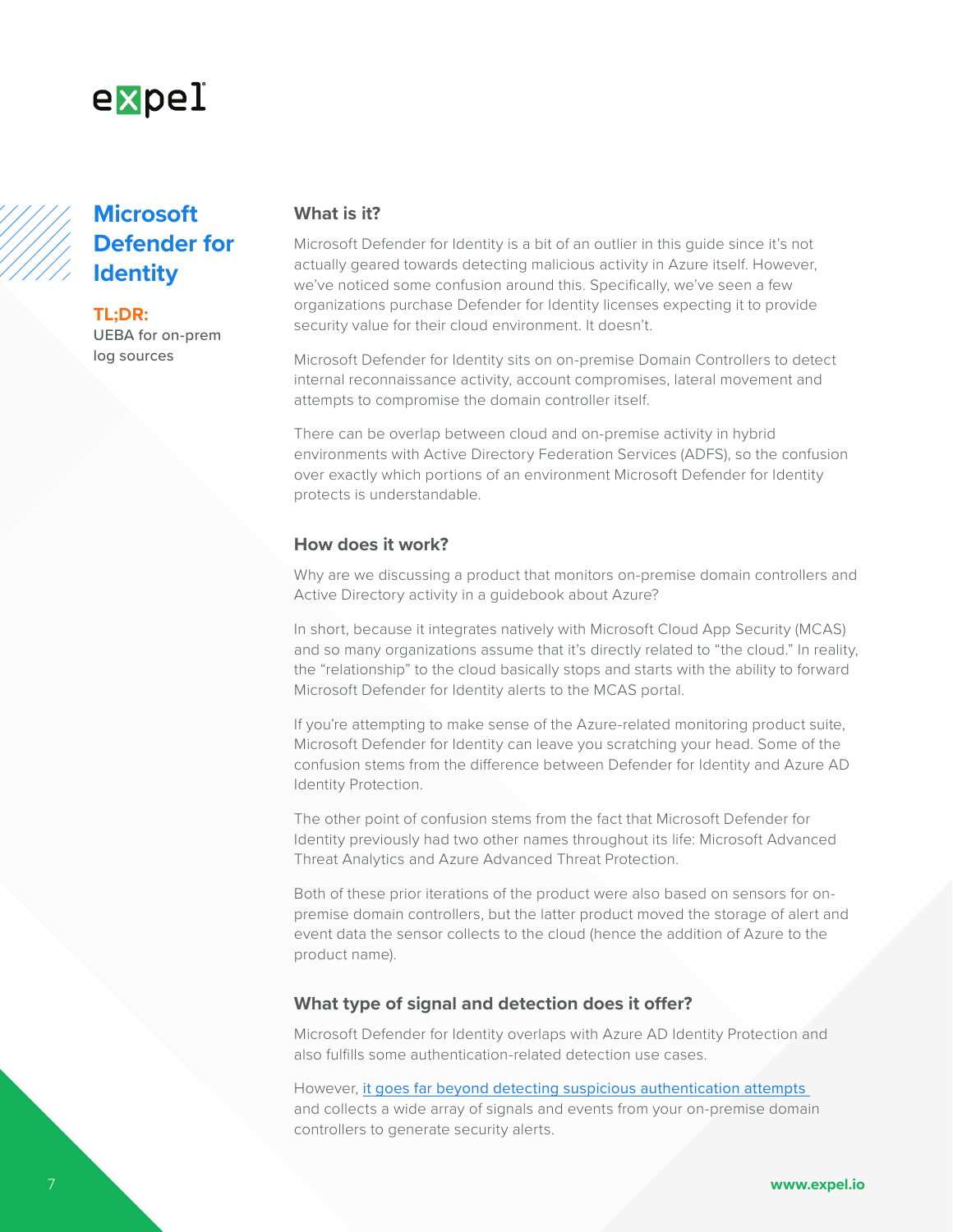<span id="page-7-0"></span>

*Microsoft Defender for Identity continued ...* 

We're not going to explore these alerts in detail since they aren't related to Azure, but they're divided into a few straightforward categories: reconnaissance, compromised credentials, lateral movement and domain dominance.

#### **EXPEL PRO TIP**

Make sure you understand exactly what Microsoft Defender for Identity is protecting. It's easy to confuse these capabilities with Azure AD Identity Protection, but they're quite different.

### **Azure Sentinel**

**TL;DR:** SIEM alerting

#### **What is it?**

Azure Sentinel is a cloud-native SIEM that ingests data from inside and outside of your Azure environment. In addition to ingesting alerts from Azure Security Center and lower-level event data from various types of platform logs, Microsoft [built out](https://docs.microsoft.com/en-us/azure/sentinel/connect-data-sources)  [a number of connectors](https://docs.microsoft.com/en-us/azure/sentinel/connect-data-sources) for third-party products.

#### **How does it work?**

Under the hood, an Azure Sentinel workspace is essentially an Azure Log Analytics (ALA) workspace with the ability to connect non-Azure data sources and the ability to write Microsoft's Kusto Query Language (KQL) detection rules.

Once you've connected the data sources you want Sentinel to use, you can [query](https://github.com/Azure/Azure-Sentinel/tree/master/Hunting Queries)  [that data using KQL](https://github.com/Azure/Azure-Sentinel/tree/master/Hunting Queries) and write queries that add logic to generate your own alerts.

#### **What type of signal and detection does it offer?**

Like a traditional SIEM, you can structure your rules to respond to specific alerts or correlate specific alerts and event data for more high-fidelity detections.

Sentinel does come with a few out-of-the-box rules, but its real power comes from the ability to write your own rules and use KQL for investigations.

#### **EXPEL PRO TIP**

The biggest "gotcha" related to Sentinel is the way that storage costs can balloon if you aren't careful about what you decide to forward to Sentinel.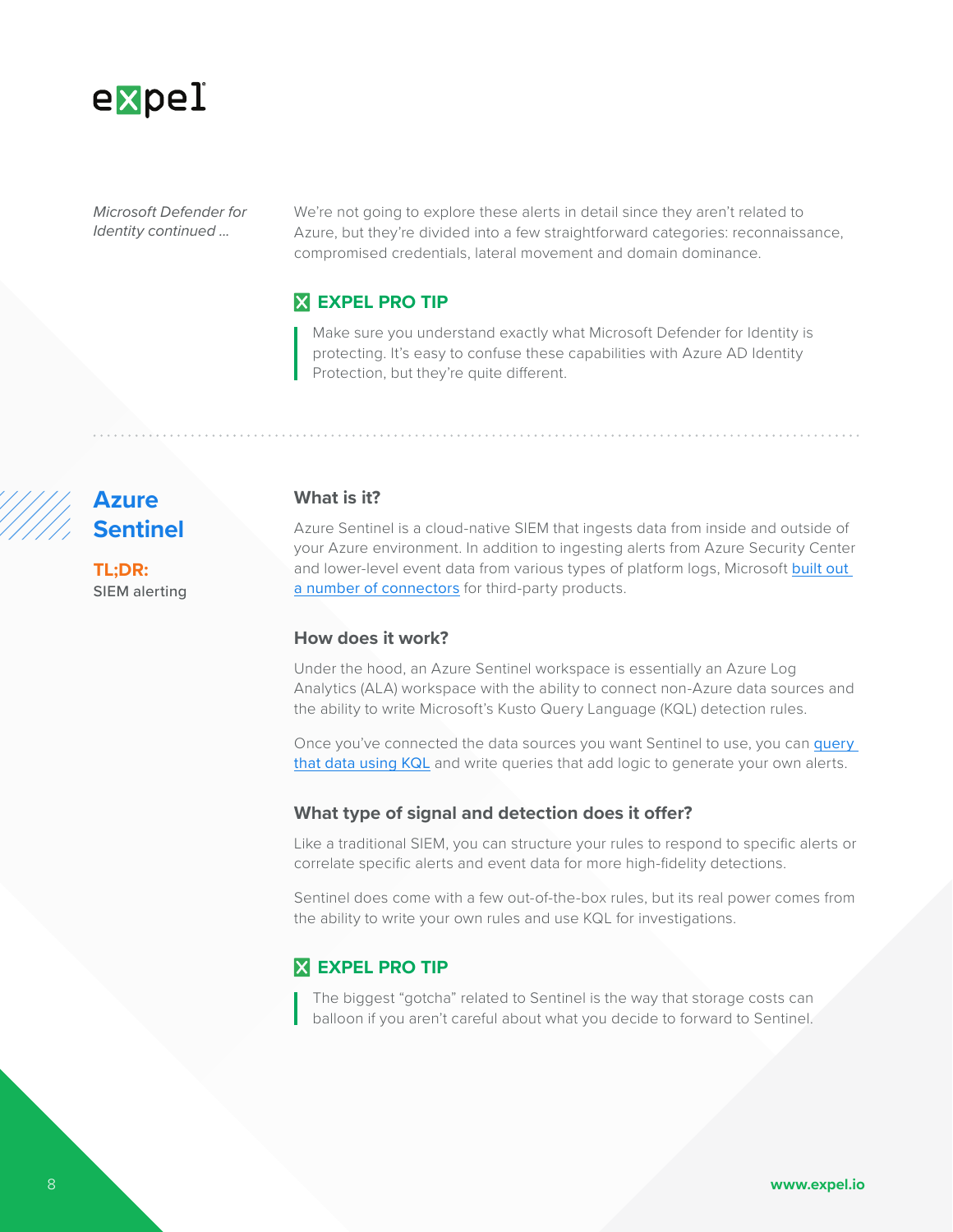

*Azure Sentinel continued ...* 



#### *Data paths from log and alert sources via ALA to Sentinel*

As an example, let's say you want to send a record of every SQL query run against an Azure-hosted SQL database. You can enable resource logging [for the database or server](https://docs.microsoft.com/en-us/azure/azure-sql/database/auditing-overview) in question and forward that to a Log Analytics Workspace (which will incur [storage and retention costs](https://azure.microsoft.com/en-us/pricing/details/monitor/)). Then, you'll need to set up a connector in Azure Sentinel to ingest data from that Log Analytics Workspace (which [also adds additional storage costs](https://azure.microsoft.com/en-us/pricing/details/azure-sentinel/)). You get the idea. If you're not doing all of this with a specific detection use case in mind, you can quickly end up spending a lot of money with little return on that investment.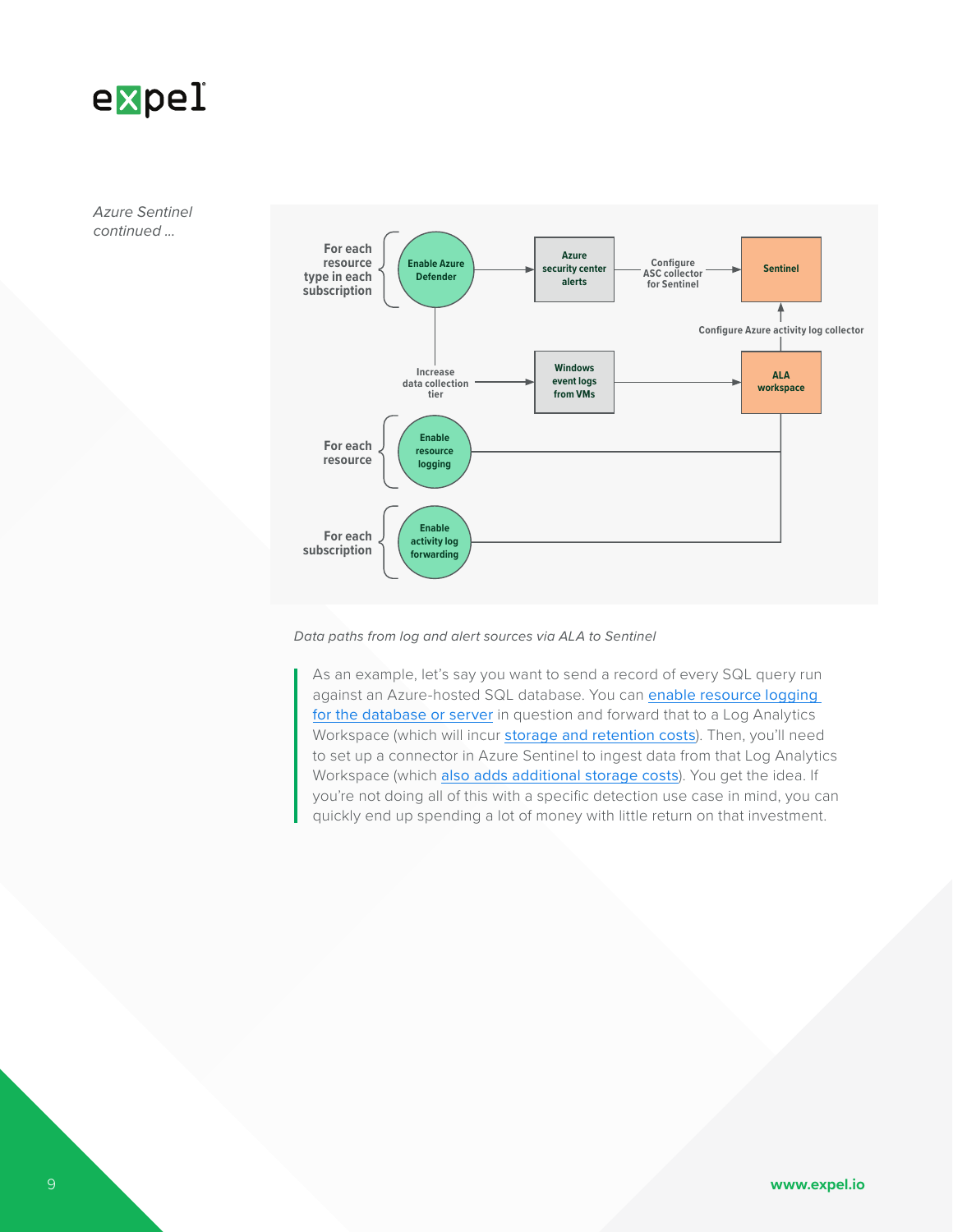<span id="page-9-0"></span>

## **Microsoft Cloud Application Security (MCAS)**

**TL;DR:** CASB for MS Cloud Services

#### **What is it?**

MCAS is Microsoft's cloud access security broker (CASB) product offering. Like a lot of CASB offerings, the use cases are broad and diverse.

#### **How does it work?**

While there's certainly security alerting functionality in MCAS, it also functions as a way to discover cloud applications and infrastructure in your environment so you can create policies to manage them. Administrators must [configure Cloud](https://docs.microsoft.com/en-us/cloud-app-security/set-up-cloud-discovery)  [Discovery](https://docs.microsoft.com/en-us/cloud-app-security/set-up-cloud-discovery) by connecting some form of "traffic logs'' that MCAS uses to discover which cloud apps are being used by employees.

Once admins understand how cloud applications are being used in their environment, they can create policies that define what authorized usage looks like and even automate some remediation steps for users or hosts that violate those policies.

#### **What type of signal and detection does it offer?**

MCAS lets admins create policies that generate alerts for various patterns of user activity. It comes with a bunch of [out-of-the-box detections](https://docs.microsoft.com/en-us/cloud-app-security/managing-alerts#alert-types) focused on anomalous access of cloud apps and **[anomalous activity patterns](https://docs.microsoft.com/en-us/cloud-app-security/investigate-anomaly-alerts)**.

In addition to generating its own alerts, MCAS can also ingest alerts from other Microsoft products. While it's not a full-fledged SIEM like Azure Sentinel, you can configure it to ingest alerts from Azure AD Identity Protection and Microsoft Defender for Identity, which is a nice perk.

#### **EXPEL PRO TIP**

[Licenses for MCAS](https://query.prod.cms.rt.microsoft.com/cms/api/am/binary/RE2NXYO) are included with a bunch of Microsoft's products. So, depending on which license you choose, different combinations of functionality are likely already available to you.

It's important to note that both ASC and MCAS can provide recommendations about misconfigurations in Azure infrastructure and SaaS applications, optionally pinned to specific compliance framework requirements. While this guide is focused on the types of security alerts that these products generate, many organizations find this security recommendation functionality extremely valuable.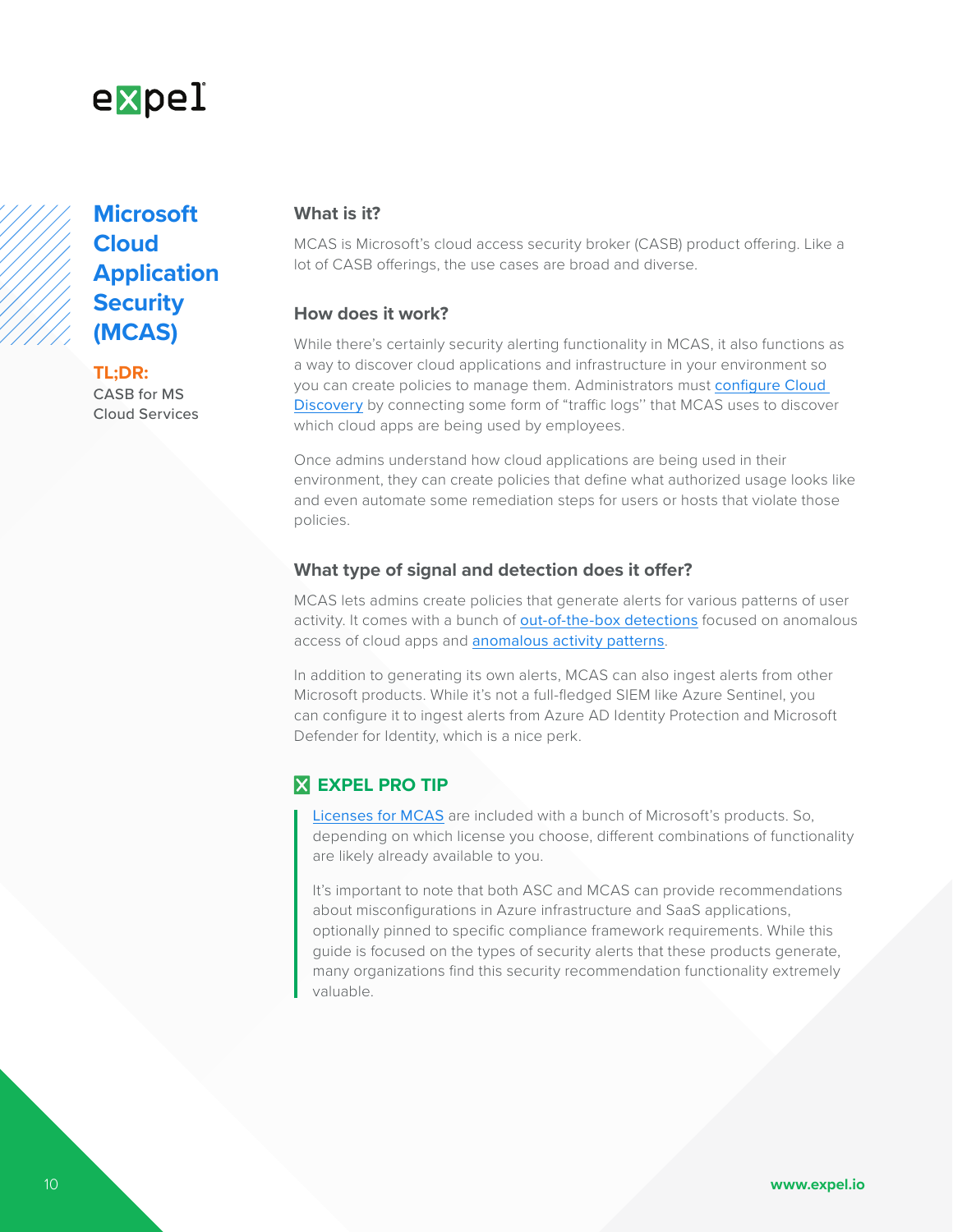<span id="page-10-0"></span>

## Sources of categorical log data in Azure

In addition to the products that generate security-specific alerts, Azure provides three types of "[platform logs](https://docs.microsoft.com/en-us/azure/azure-monitor/platform/platform-logs-overview)" that capture lower-level categorical events. These logs can fill in additional details for the alerts that other Azure products generate so that analysts can make quicker decisions. You can also use them to build your own security alerting in Azure Sentinel or elsewhere.

If you go down the path of building your own detections based on the logs, you can cover some interesting use cases. But go in with eyes wide open because it can be a long slog to get to the point where homebrewed detections rival what you get from some Azure products.

Regardless of whether you build your own detections or not, you'll want to enable some subset of the platform logs so your analysts can triage security-specific alerts.

### **Now let's dive into the details of those platform logs.**

### **Activity Logs**

#### **What are they?**

Activity logs provide insight into management plane activities in Azure environments. Management plane activities refer to changes to Azure resources themselves, rather than activity that takes place on Virtual Machines (VM).

Here's an example. If you create a new VM or make changes to a service [certificate for a VM](https://azure.github.io/AppService/2017/10/26/Configure-App-Service-Certificate-to-Azure-Virtual-machines.html) it could generate activity logs. But anything that happens at the OS level for that VM would be considered "data plane" activity and Azure Activity Log wouldn't monitor it.

For some resource types, what's considered "management plane" activity can be a bit fuzzy. A good example is the Azure Key Vault service. Despite the fact that the entire functional purpose of a Key Vault is to store secrets, the Activity Log records when users retrieve a secret.

#### **How do you enable them?**

These logs are enabled by default but if you want to query them using KQL you'll need to send them to a Log Analytics Workspace. You can [configure this using](https://docs.microsoft.com/en-us/azure/azure-monitor/platform/activity-log#send-to-log-analytics-workspace)  [the Activity log diagnostic settings](https://docs.microsoft.com/en-us/azure/azure-monitor/platform/activity-log#send-to-log-analytics-workspace). It's also possible to store these logs as Azure Storage objects or store them in Azure Event Hub.

Any of these three options for sending activity logs to Azure Sentinel will let you enrich detection logic and do all your investigation work in one place. If you don't need to query them with KQL or forward them to Azure Sentinel, you can keep the default configuration and view them in the Activity Log view in the Azure Portal.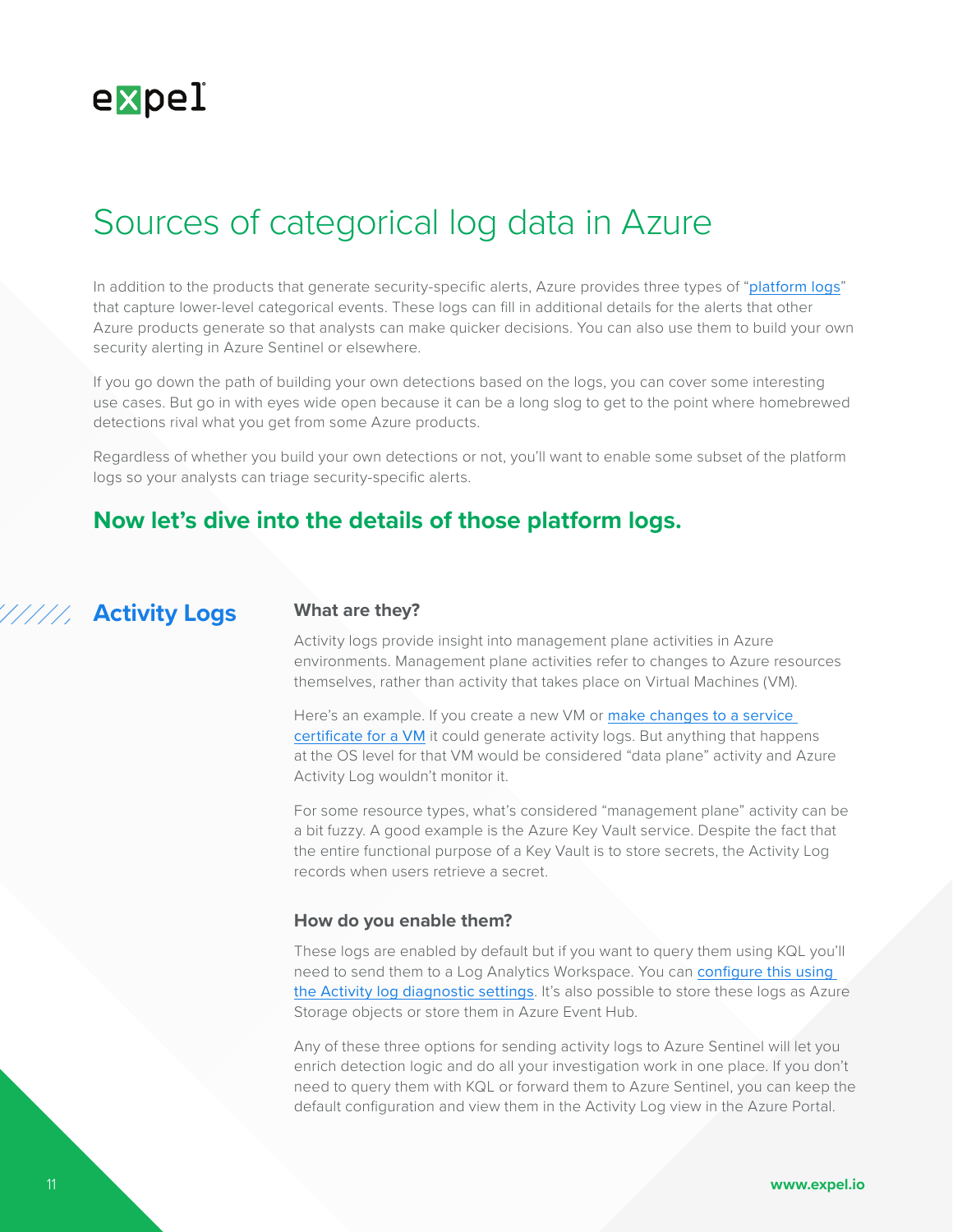<span id="page-11-0"></span>

*Activity logs continued ...*  You can keep the default configuration and view them in the Activity Log view in the Azure Portal.

#### **EXPEL PRO TIP**

Each subscription has its own activity log, so be mindful of display options and the roles assigned to your Azure AD user account when you're trying to track down activity logs in your environment.

At Expel, we abstract away subscription-based logging segmentation so our analysts can simultaneously run their own KQL queries across every ALA workspace directly from the Expel Workbench™. However, this abstraction is mostly useful if your Azure environment is sending activity logs to multiple ALA workspaces.

#### **Resource Logs**

/////,

#### **What are they?**

Resource logs monitor data plane activity in Azure.

Using the VM example, resource logs contain information about actions "inside" the VM at the OS level. This could include data like Windows Event Logs, Linux audited events or remote connections to the VM.

For a VM, this requires installing [one of a number of agents](https://docs.microsoft.com/en-us/azure/azure-monitor/platform/data-sources#operating-system-guest) depending on where you want to send the logs. Different agents and collection methods provide different levels of details and logging use cases. It can be a bit overwhelming to choose one collection method or the other, but focusing on which information is currently missing from security specific alerts can help you decide what you need to collect. As you begin to handle those security specific alerts, you will also begin to get a clearer picture of where you need to forward resource logs so that they can be easily used during triage.

#### **How do you enable them?**

Since data plane actions can look drastically different for different types of Azure resources, you've got to pay close attention to Microsoft's documentation for [how](https://docs.microsoft.com/en-us/azure/azure-monitor/platform/data-sources#azure-resources)  [to configure resource logging for each type](https://docs.microsoft.com/en-us/azure/azure-monitor/platform/data-sources#azure-resources) and the [schemas for the resulting](https://docs.microsoft.com/en-us/azure/azure-monitor/platform/resource-logs-schema#service-specific-schemas)  [resource logs](https://docs.microsoft.com/en-us/azure/azure-monitor/platform/resource-logs-schema#service-specific-schemas).

It shouldn't come as a surprise that these kinds of low-level, categorical events that resource logging focuses on can be noisy.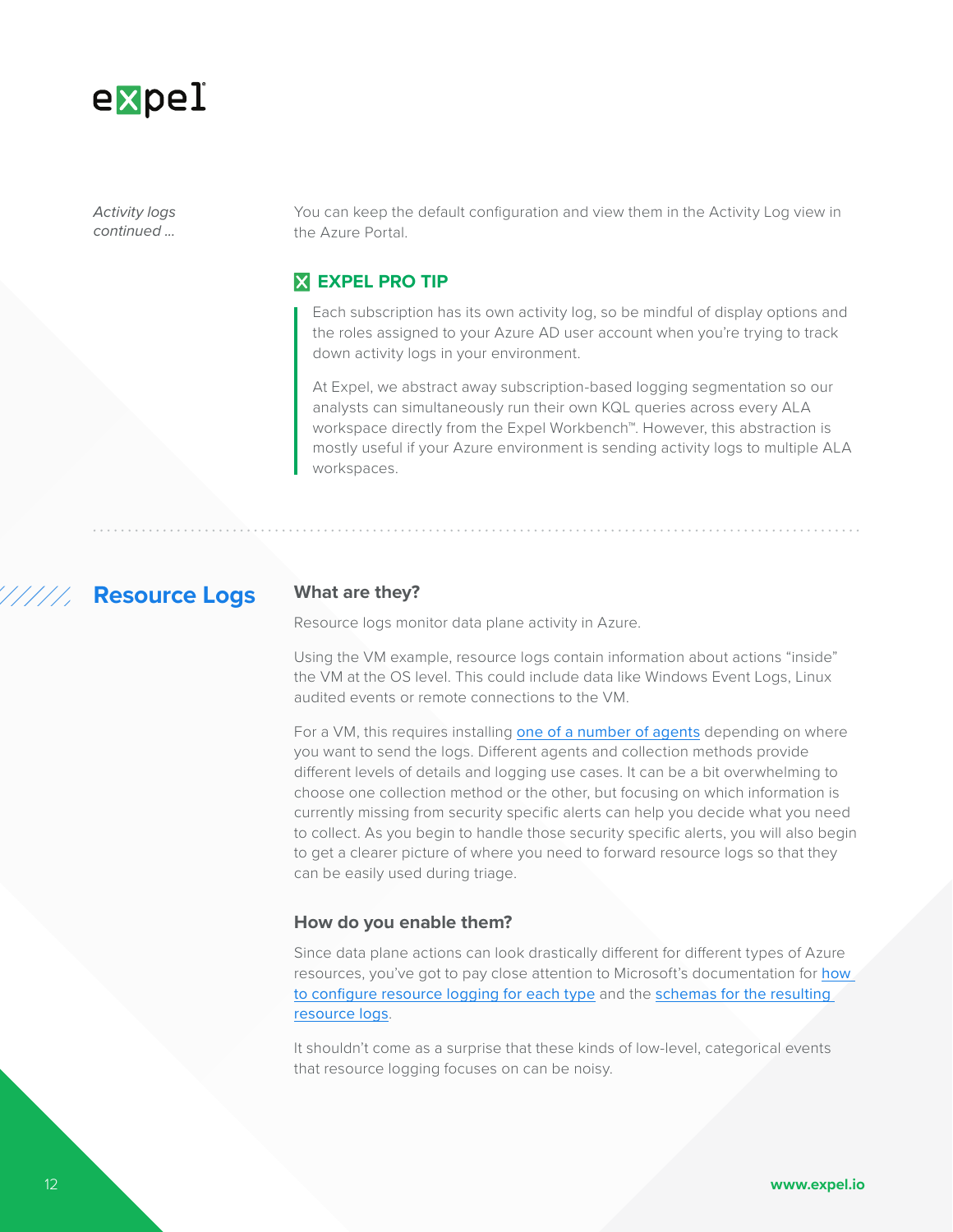<span id="page-12-0"></span>

*Resource logs continued ...* 

**The best way to control these costs is to only enable resource logging with specific use cases in mind.**

#### **EXPEL PRO TIP**

If you don't want to get a big surprise when your Azure bill arrives, you'll want to be thoughtful (and do some testing) to figure out which activity logs and security alerts are worth sending to Azure Sentinel.

Storage costs are the big driver. The best way to control these costs is to only enable resource logging with specific use cases in mind. Since resource logs are unlikely to have a one-to-one relationship with security incidents, your main use cases for resource logs in the context of security operations will likely be investigation support.



## **Azure Active Directory (AD) Logs**

#### **What are they?**

Azure AD logs come in the form of reports and track two main categories of activity: security reports and activity reports. When trying to decipher what kind of monitoring is available for Azure AD activity, these two categories can be a bit confusing because "[security reports](https://docs.microsoft.com/en-us/azure/active-directory/reports-monitoring/overview-reports#security-reports)" actually refers to the logging capabilities of Azure AD Identity Protection.

What's up with that? Well, it likely stems from the fact that Identity Protection is tied to the license for Azure AD and priced per user. So even though it's marketed as a separate product for security-specific alerting, it's technically bundled into the license level for Azure AD itself.

Since we're talking about platform logs right now, let's focus on logging done under the auspice of "activity reports."

When it comes to activity reports, the logs fall into three categories: **[audit logs](https://docs.microsoft.com/en-us/azure/active-directory/reports-monitoring/concept-audit-logs)**, [sign-in logs](https://docs.microsoft.com/en-us/azure/active-directory/reports-monitoring/concept-sign-ins) and [provisioning logs](https://docs.microsoft.com/en-us/azure/active-directory/reports-monitoring/concept-provisioning-logs).

- *Audit logs* provide insight into identity and access management changes like group membership and the creation or modification of policies (like multifactor authentication requirements or automatic password resets). In addition to information about users, groups and the policies applied to them, audit logs record information about the addition and modification of [enterprise apps](https://docs.microsoft.com/en-us/azure/active-directory/develop/active-directory-how-applications-are-added) to Azure AD.
- **Sign-in logs** are pretty straightforward. They cover the information you'd expect: a timestamp of user sign-ins, whether the login was successful, what application they logged into, their IP address and other common metadata.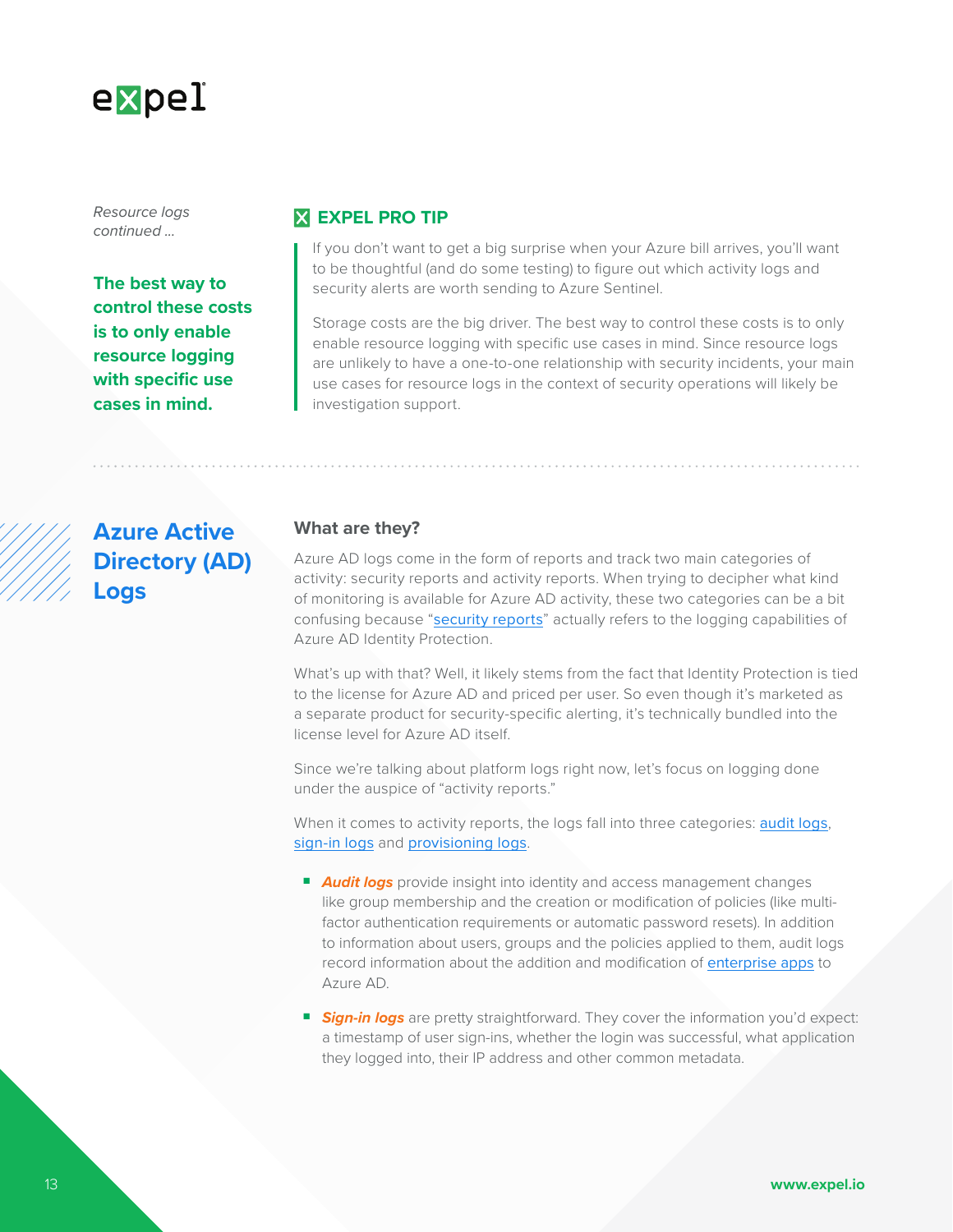

*Azure Active Directory (AD) Logs continued ...* 

■ **Provisioning logs** track automated SaaS application user provisioning via Azure Active Directory. Simply put, provisioning allows you to [programmatically](https://docs.microsoft.com/en-us/azure/active-directory/app-provisioning/how-provisioning-works)  [grant or revoke access to SaaS applications](https://docs.microsoft.com/en-us/azure/active-directory/app-provisioning/how-provisioning-works) for specific users and groups. While this is certainly useful for administrators to centralize identity and access management (IAM) tasks within Azure AD, we don't use these much at Expel.

#### **How do you enable them?**

While all of the log types that make up activity reports (audit logs, sign-in logs and provisioning logs) are included in all Azure AD licenses, you need a Premium P1/P2 license for Azure AD to generate security reports.

Just like other platform logs, you can forward Azure AD audit, sign-in and provisioning logs to a number of different destinations, including a Log Analytics Workspace and Storage Containers.

#### **EXPEL PRO TIP**

If you purchase one of the premium license tiers to get access to the security reports that Azure AD Identity Protection creates, make sure you understand what you're getting from the alerts before you write the check. Both licenses will tell you when it thinks sign-in (or a pattern of authentication attempts) are risky.

However, the P2 license generates events that contain more info about *why* a given authentication attempt or pattern of activity is considered risky. The additional context is a huge help to SOC analysts when they're trying to determine if a risky sign-in is, in fact, indicative of an account compromise.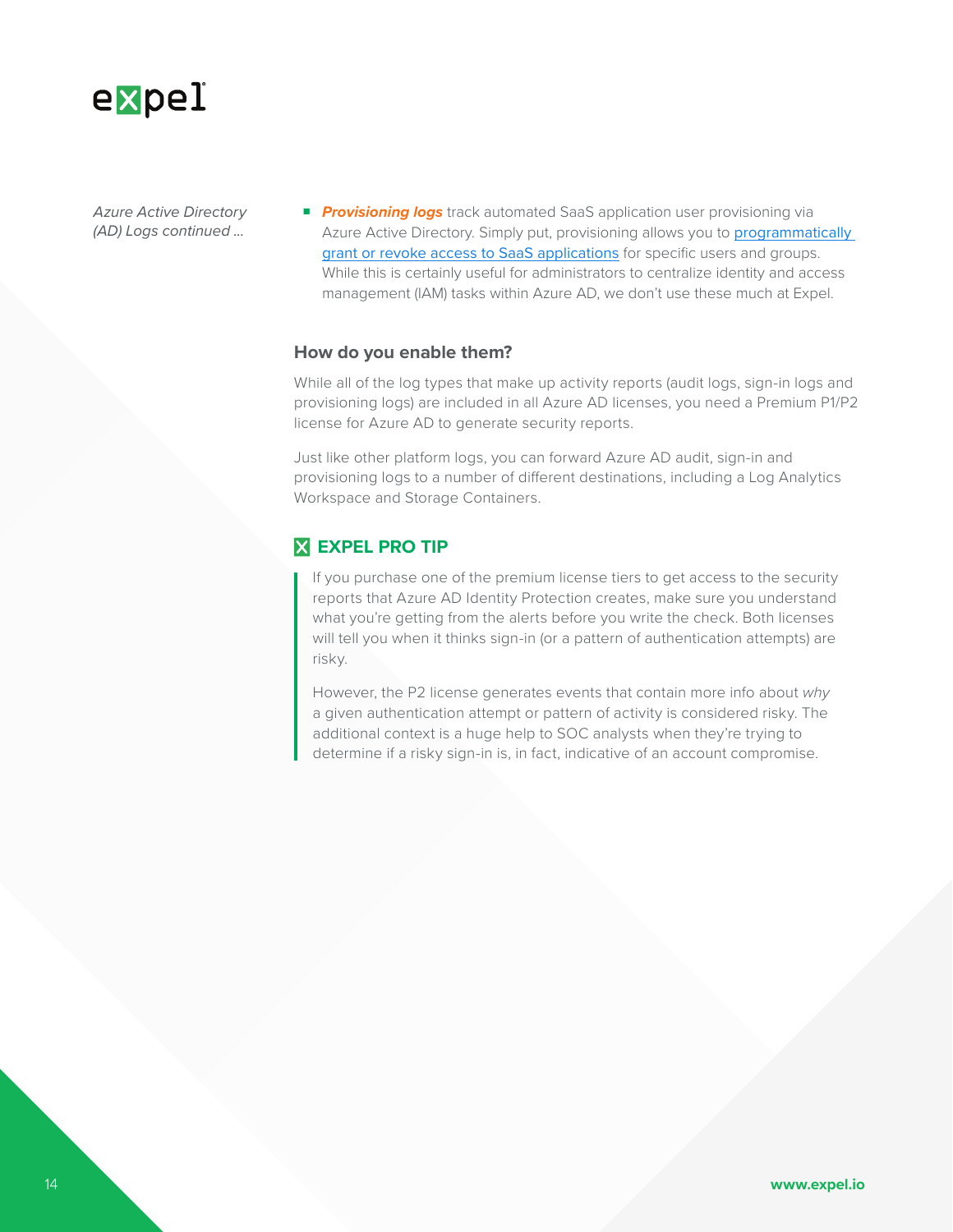<span id="page-14-0"></span>

## Getting the most out of Azure

Now that you know what logging and alert data you've got to work with, let's talk about what you can do with all that data.

## **Which securityspecific alerts should I enable?**

This is a loaded question. The answer depends on what you want to do with the data.

You may have noticed that there are *a lot* of options when it comes to security alerting in Azure. But the alerts you get depend on what you've licensed and how you've configured it.

And the nature of those alerts vary based on licensing and configuration.

Even at a high level, we can already see the number of combinations of monitoring options you could opt for when you're building a detection and response strategy for your Azure environment.

#### **What your**

■ Your threat model:

**organization needs** 

■ What you're using Azure for; ■ Your budget;

**can be subjective.** 

- **It depends on**
- **factors like:**
- Your ability to respond to alerts; and
- Your ability to tune the output from these products.

However you answer those questions, as you get started monitoring your Azure environment you'll want to lean on all of the research and development that's baked into Azure's security-specific alerting sources discussed above.

**Which detection use cases should I start with?**

At a minimum you should prioritize alerting that gives you visibility into suspicious authentication attempts and suspicious management plane activities.

From a threat modeling perspective, a large portion of attack techniques in Azure start with some form of account or credential compromise.

Regardless of how an attacker compromises a given [security](https://docs.microsoft.com/en-us/azure/role-based-access-control/overview) principal, you'll want to know when users sign-in from strange locations or when log-in attempts contain anomalous characteristics like a User-Agent string that's never been seen for that account.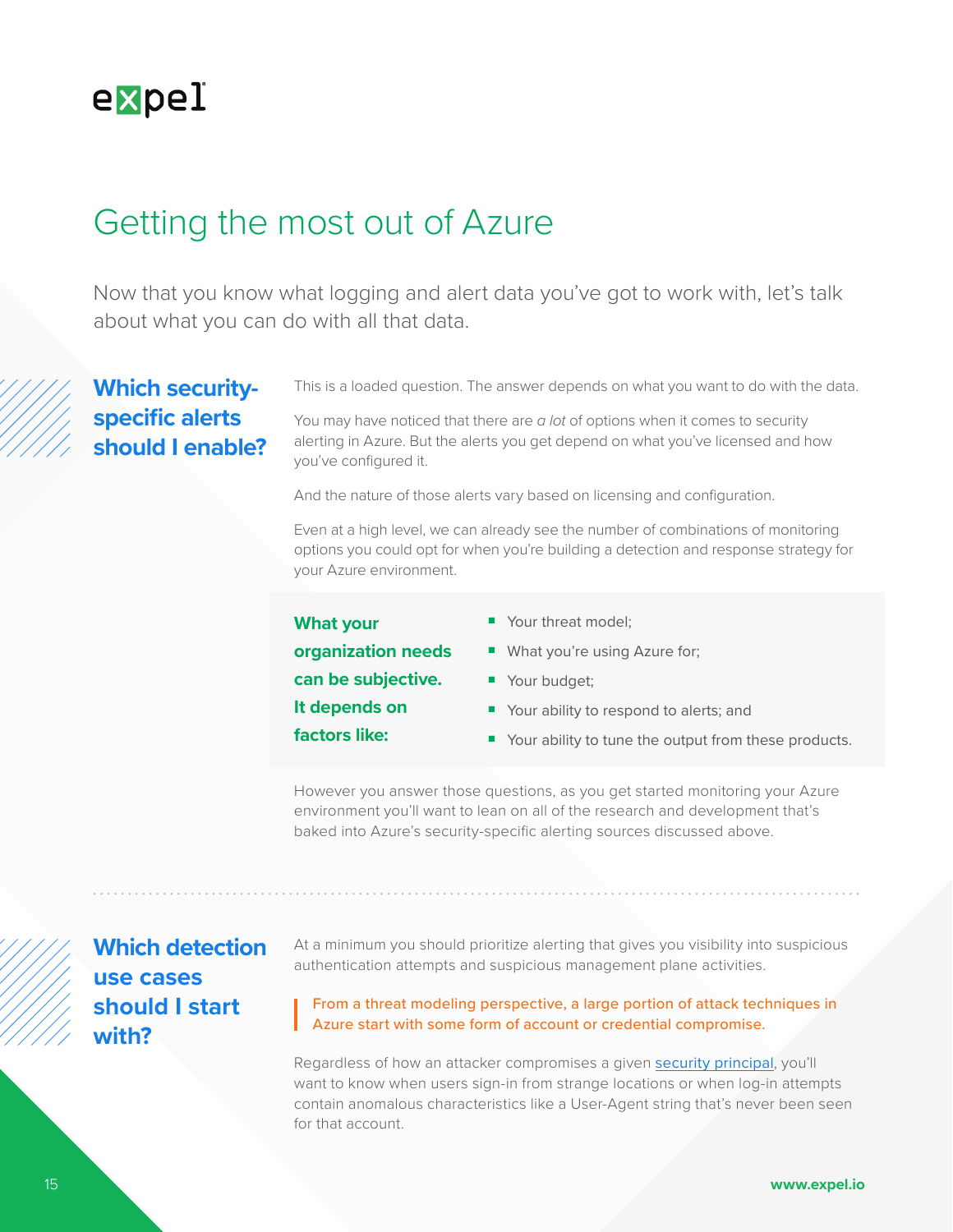<span id="page-15-0"></span>

*Which detection use cases should I start with? continued ...* 

You'll also want to ensure that you can detect suspicious interaction with the Azure management plane in case an attacker successfully logs in with a legitimate service principal.

These two focus areas give a 1,000-foot view and a starting place that acts as a foundation for any detection and response strategy.

Now, let's look at how you can mature beyond this starting point.

**What should I enable to detect suspicious authentication attempts?**

When it comes to suspicious authentication attempts, Azure AD Identity Protection is a good place to start. However, there are a couple of key points you're going to need to think through:

■ Can you afford the additional cost per user associated with purchasing a P1 or P2 license for Azure Active Directory?

The per-user cost is applied to every single user you have in Active Directory, so the costs can quickly add up for larger organizations.

■ Are your SOC analysts prepared to take meaningful action based on the activity that Azure AD Identity Protection generates?

Most of these detections are heuristic (versus categorical), so you'll need to dig into the lower-level sign-in and audit logs to figure out *why* Identity Protection flagged an authentication attempt as anomalous.

At Expel, we spend a lot of time automating the collection, analysis and presentation of things like historical login data for a user who has performed a "risky sign-in." Without this [additional automation](https://expel.io/blog/spotting-suspicious-logins-at-scale/), analysts will spend a lot of time running (and re-running) the same manual queries ad nauseum. That'll lead to burnout and you won't get consistent investigative outcomes. (For more on preventing burnout, check out our [blogs](https://expel.io/blog/performance-metrics-keeping-things-under-control/)).

Our analysts perform better (and are happier) when we present the data for them with useful callouts so they can focus on the critical thinking piece that ties it all together and render a verdict of what to do about each alert.

If you don't want to purchase the P1/P2 license necessary to enable Azure AD Identity Protection, you can always write your own detections based on Azure Active Directory sign-in logs.

But this is no small task and it'll require you to forward logs to either Sentinel or another data store that supports writing queries to identify unusual authentication attempts.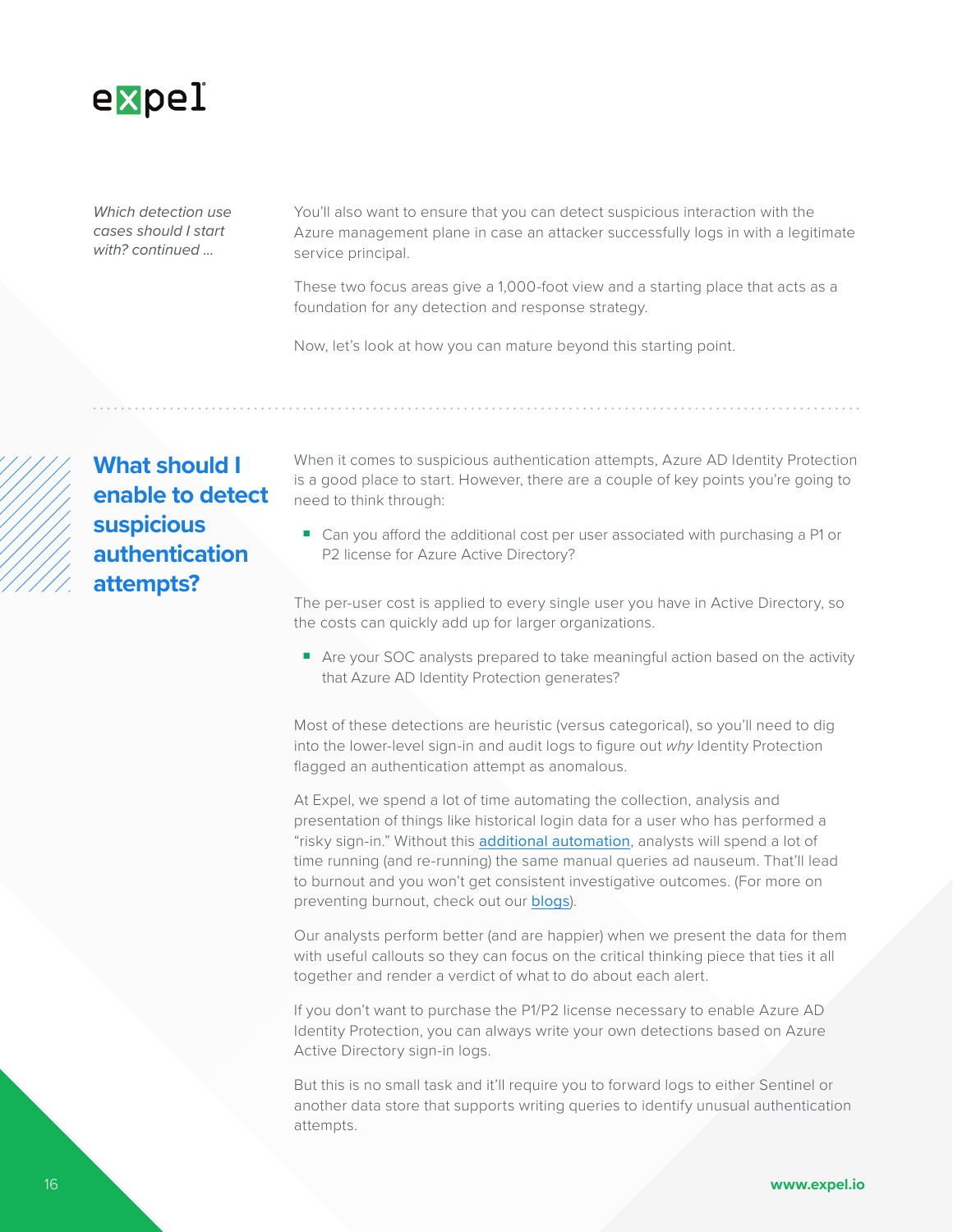<span id="page-16-0"></span>

*What should I enable to detect suspicious authentication attempts? continued ...*  We've done this at Expel. By ingesting sign-in logs from Azure AD via API and writing our own logic for common detection use cases like impossible travel scenarios and password spraying, we've seen some impressive results. But this homebrewed strategy requires a lot of forethought, tuning, enrichment and a process to make it manageable for the SOC at scale.

This works for us because we can genericize common suspicious authentication patterns for sign-in logs outside of Azure AD (such as windows event logs and SSO products like Okta). If you were only trying to solve this problem for Azure AD log-ins, the amount of work and maintenance it requires wouldn't be feasible.

At most orgs, you can't implement a heuristic detection model that rivals the machine learning model that powers Azure AD Identity Protection. In this light, it may make sense to eat the cost of the premium licensing required to at least get yourself started.

**What should I enable to detect suspicious management plane activity?** 

Monitoring management plane activity is more complicated since it's not contained in a single Azure service in the same way that authentication activity is mediated by Azure Active Directory.

By definition, the management plane in Azure touches every aspect of the Azure platform. Since basically every aspect of Azure is accessible via API, separating legitimate and malicious usage of the same API endpoints can be tricky.

Activity Monitor logs are on by default and they're designed to record management plane activity. However, if you're trying to build out a library of detections using these logs alone, it can require some expert-level Azure knowledge, not to mention experience writing detection rules at scale.

If you're not quite ready to tackle that beast head on, ASC offers a quick shortcut that [covers many of the core Azure resource types](https://docs.microsoft.com/en-us/azure/security-center/alerts-reference) that form the backbone of most Azure environments.

You have to enable ASC separately for each type of resource in each subscription, so you'll want to take a more granular approach to deployment so it's aligned with how you use Azure.

For instance, if you're just hosting a web application via Azure App Service, you'd likely want to enable Azure Defender for App Service in the relevant subscription.

Additionally, you're likely to use a Key Vault to store X509 certificates, storage account keys and other secrets needed to manage and run your application. Your application will also likely need some kind of database, which uses some form of [Azure SQL service](https://azure.microsoft.com/en-us/services/azure-sql/).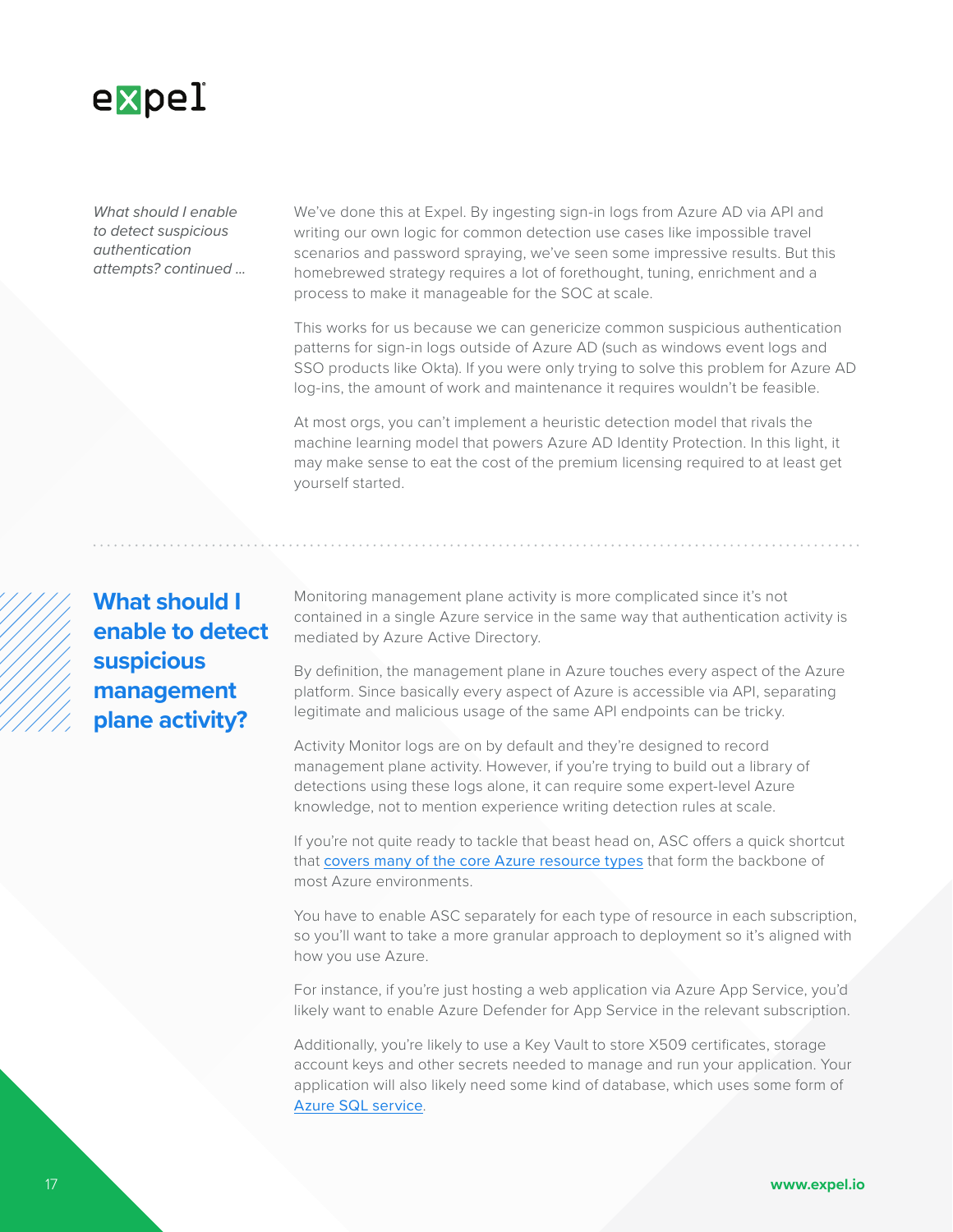<span id="page-17-0"></span>

*What should I enable to detect suspicious management plane activity? continued ...* 

All three of these core services have their own Azure Defender agents that you'll need to deploy in order to generate ASC alerts. Together they offer a great way to quickly generate out-of-the-box alerts for your web application and the other Azure services it uses.

The same principle applies for more complex environments. Regardless of which workloads you're hosting in Azure, an Azure Defender agent will likely cover some subset of those resources.

**What data should my analysts use to enhance Azure alerts?**

Once you've got Azure security alerts flowing, you need to think critically about what you want your SOC analysts to do with the signal.

For ASC alerts, analysts need access to lower-level event data to effectively validate all of the heuristically oriented detection use cases they cover.

At a minimum, analysts need a way to quickly identify what "normal" behavior looks like for a given user. They also need a way to quickly zero in on suspicious authentication attempts that occur prior to a burst of suspicious management plane activity.

If analysts have both bits of context they can quickly answer two questions:

- **1.** Was the sign-in that initiated the session suspicious or anomalous in some way?
- **2.** Does this service principal have a history of conducting this type of management plane activity and/or interacting with the specific resources in question?

Analysts can answer the latter question by querying all platform logs associated with a given service principal or source IP address. We've found it helpful to programmatically summarize this information and present it to analysts in the form of investigative questions. We do this using Expel Workbench™.

Usually, when ASC generates alerts, it provides analysts with some description of *why* a given subset of activity is considered suspicious. It's a good start. But even with this information, analysts often still have to work backwards a bit to rule out false positives that are part and parcel of any machine learning-centric detection methodology.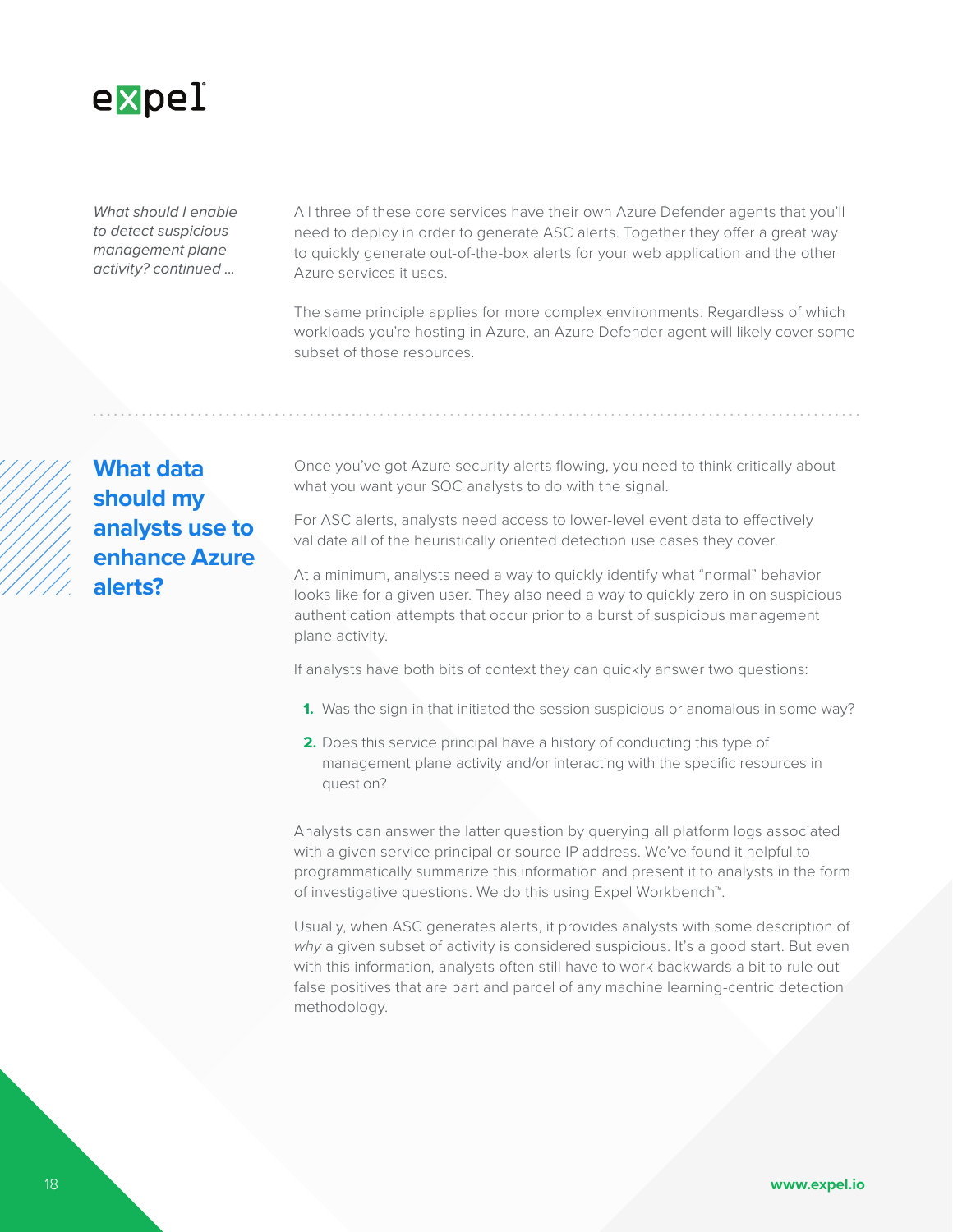<span id="page-18-0"></span>

## **And one bonus tip**

Communication is key.

The difference between a developer trying something new and an attacker doing something for the first time after they've compromised an account is, in many cases, nuanced. These nuances can make triage (and response) challenging – especially when there isn't enough context to determine if an observed activity is malicious outside of asking the user directly and them saying, "no that wasn't me and we don't have a reason to be doing that."

Once your SOC analysts start handling ASC alerts, you'll quickly realize that posttriage communication is central to efficiently taking action on these alerts.

Let's look at a quick example of why communication is such an important part of the triage process for a large number of ASC alerts.

Suppose our analysts see an Azure Security Center alert for "Unusual operation pattern in a key vault."

In a perfect world, analysts would be presented with:

- Some representation of the last two weeks of Activity Monitor Logs associated with the security principal indicated in the alert and;
- Aggregated metadata related to login activity for that user over the same period of time.

Armed with this additional data, it should be quite simple for analysts to answer questions like:

- Does this security principal normally interact with this key vault? Does it normally interact with this subscription?
- If it does interact with this key vault, is it normally the same kinds of actions that ASC considered anomalous?
- Were there any authentication attempts from unusual locations, using unusual user agents or any other change in metadata directly prior to the anomalous activity?
- Does this security principal have any indication of their job title in their AD object? Are they a member of any groups that would suggest they have a job role that involves interacting with core Azure infrastructure resources like a key vault?

Below is an example of the output from an automated workflow, which seeks to provide analysts with clearly formatted historical data about the kinds of actions that are common for a given user. Analysts see this info whenever there's an ASC alert that mentions an Azure AD user or service principal account name.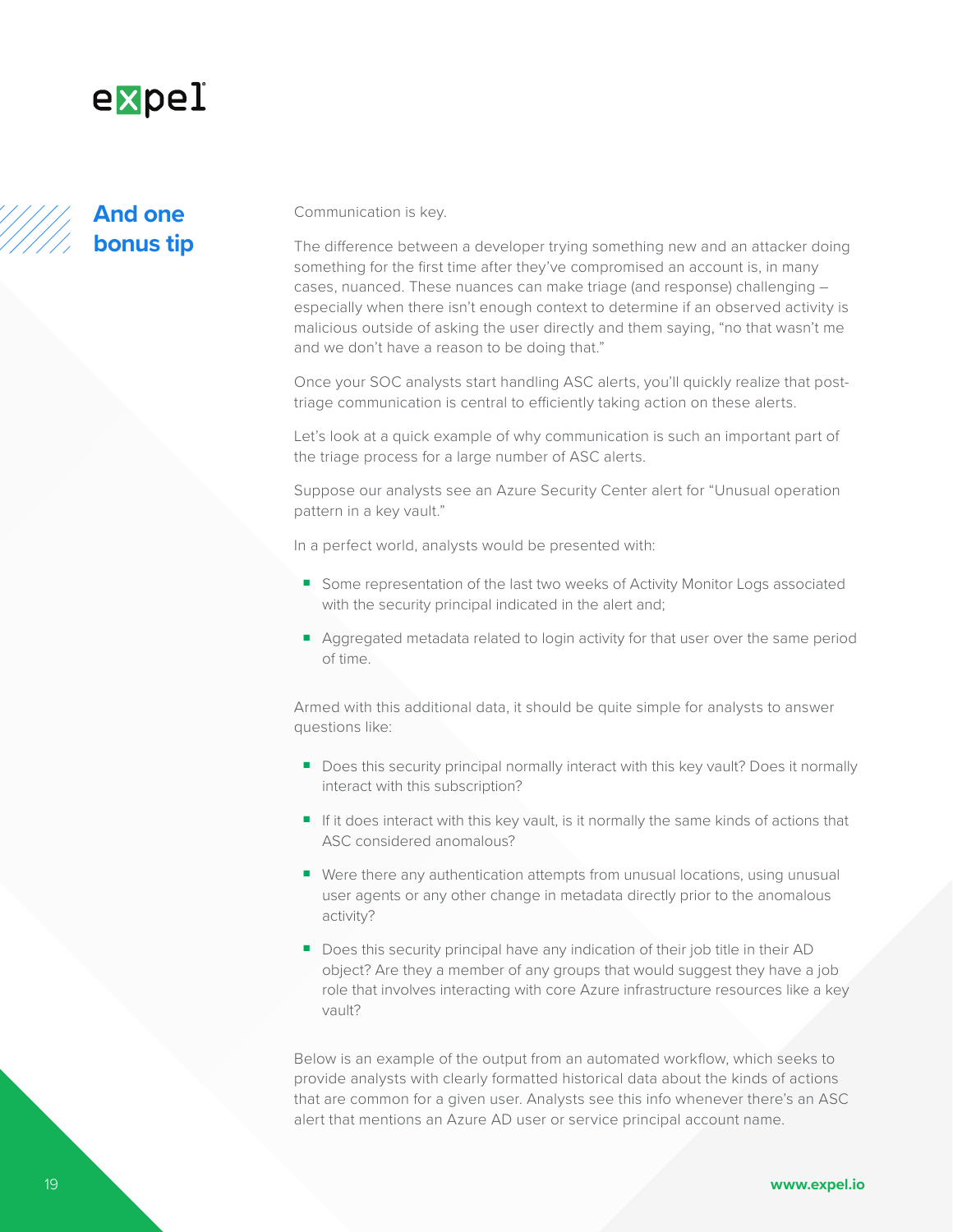

*And one bonus tip continued ...* 

#### User listing

Mich

### Last 7 Days of Azure Activity Monitor Events for user@company.com

Which Azure services has user@company.com interacted with?

**Azure Service Name** 

| osoft.DataFactory | 284 |  |
|-------------------|-----|--|
|                   |     |  |

For each Azure service type, what actions does user@company.com usually take?

Count

| <b>Action</b>                                                                       | Count |
|-------------------------------------------------------------------------------------|-------|
| Microsoft.DataFactory -- Query Debug Pipeline Runs                                  | 200   |
| Microsoft.DataFactory -- Get exposure control feature values for a list of features | 52    |
| Microsoft.DataFactory -- Create Debug Pipeline Run Environment                      | 14    |
| Microsoft.DataFactory -- Create Pipeline Run                                        | 10    |
| Microsoft.DataFactory - Get DataPlane access                                        | 8     |

When this user takes actions in Azure, what authentication method is usually associated with that activity?

| <b>Authentication Type</b>                                                              |                       | Count |  |  |
|-----------------------------------------------------------------------------------------|-----------------------|-------|--|--|
| wia                                                                                     |                       | 284   |  |  |
| Which IP address is usually associated with activity sourced from<br>user@company.com?  |                       |       |  |  |
| <b>IP Address</b>                                                                       | Count                 |       |  |  |
| 127.0.0.1                                                                               | 284                   |       |  |  |
| Which subscriptions and resource groups does user@company.com<br>usually interact with? |                       |       |  |  |
| <b>Subscription Name</b>                                                                | <b>Resource Group</b> | Count |  |  |
| Subscription-Name                                                                       | resource-group-1      | 284   |  |  |

*Expel Workbench™ Azure triage Ruxie™ workflow* 

All of these questions are necessary and useful to answer, but it's difficult to know for sure if this activity is unauthorized. This difficulty is especially pronounced as a managed detection and response (MDR) service provider, but even internal security teams will often need to track down the owner of that security principal and/or Azure AD application to truly determine if it was supposed to carry out those anomalous actions.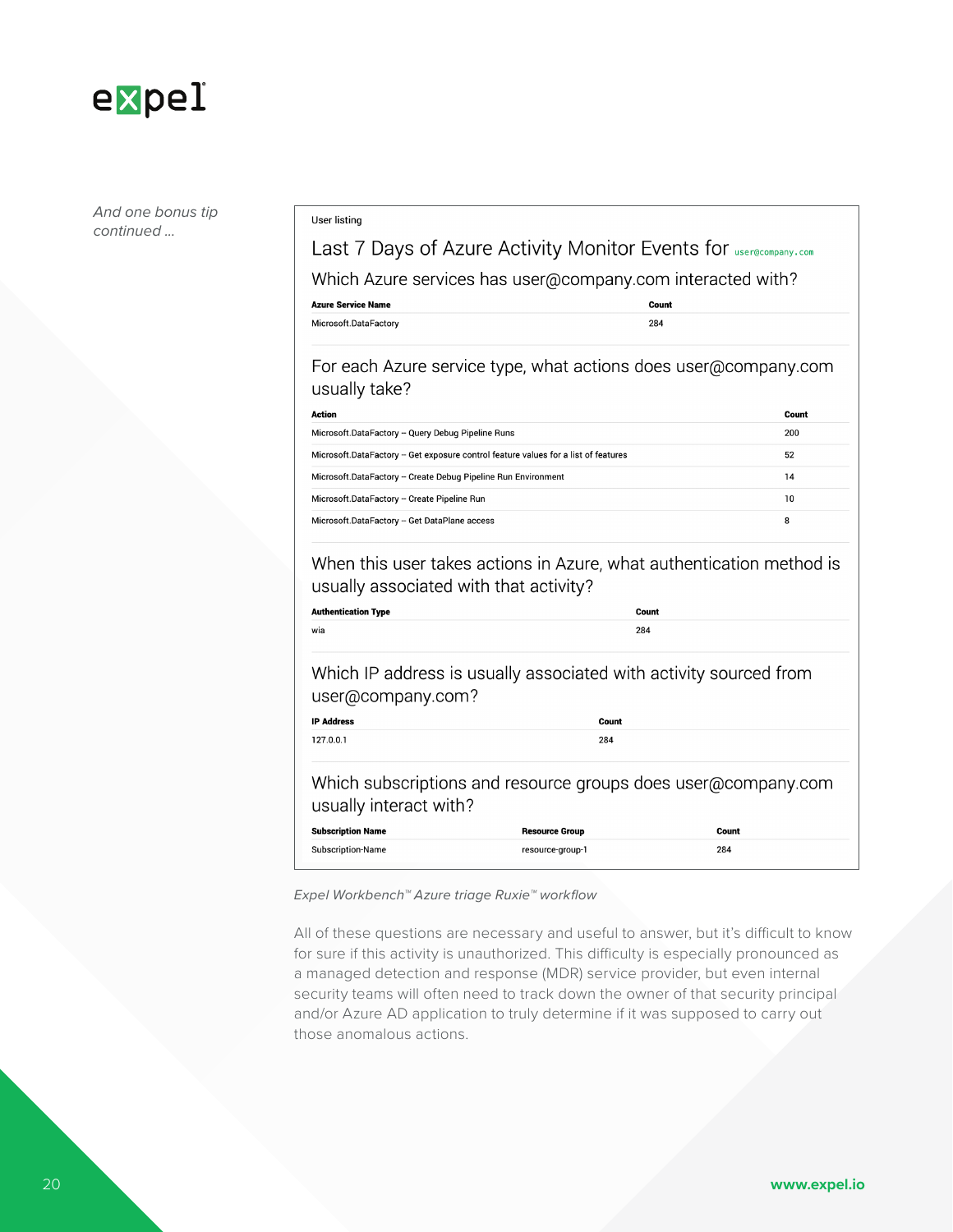

*And one bonus tip continued ...* 

The SOC needs to be able to describe these three things in a way that's as simple and painless as possible for whoever is responsible for verifying whether the activity is authorized:

- The source and destination of these actions so they can find the correct employee/business unit to verify the activity;
- The activity that was considered anomalous so that the security principal owner can quickly say whether those actions were expected or not; and
- The potential impact of this activity if it were not authorized so that the security team can seek verification with the proper urgency.

If one of our customers comes back to us and tells us the suspicious activity isn't authorized, we re-classify the investigation as an incident and begin determining when the account compromise occurred and every action that was taken after that point. The end goal of this work is to paint a picture of what the attacker's goals may have been and the business impact.

Regardless of the exact nature of that post-compromise activity, it's critical that we quickly identify that a service principal was compromised in order to kick start our scoping process.

Clear and concise communication with the owner of that service principal or user account is key.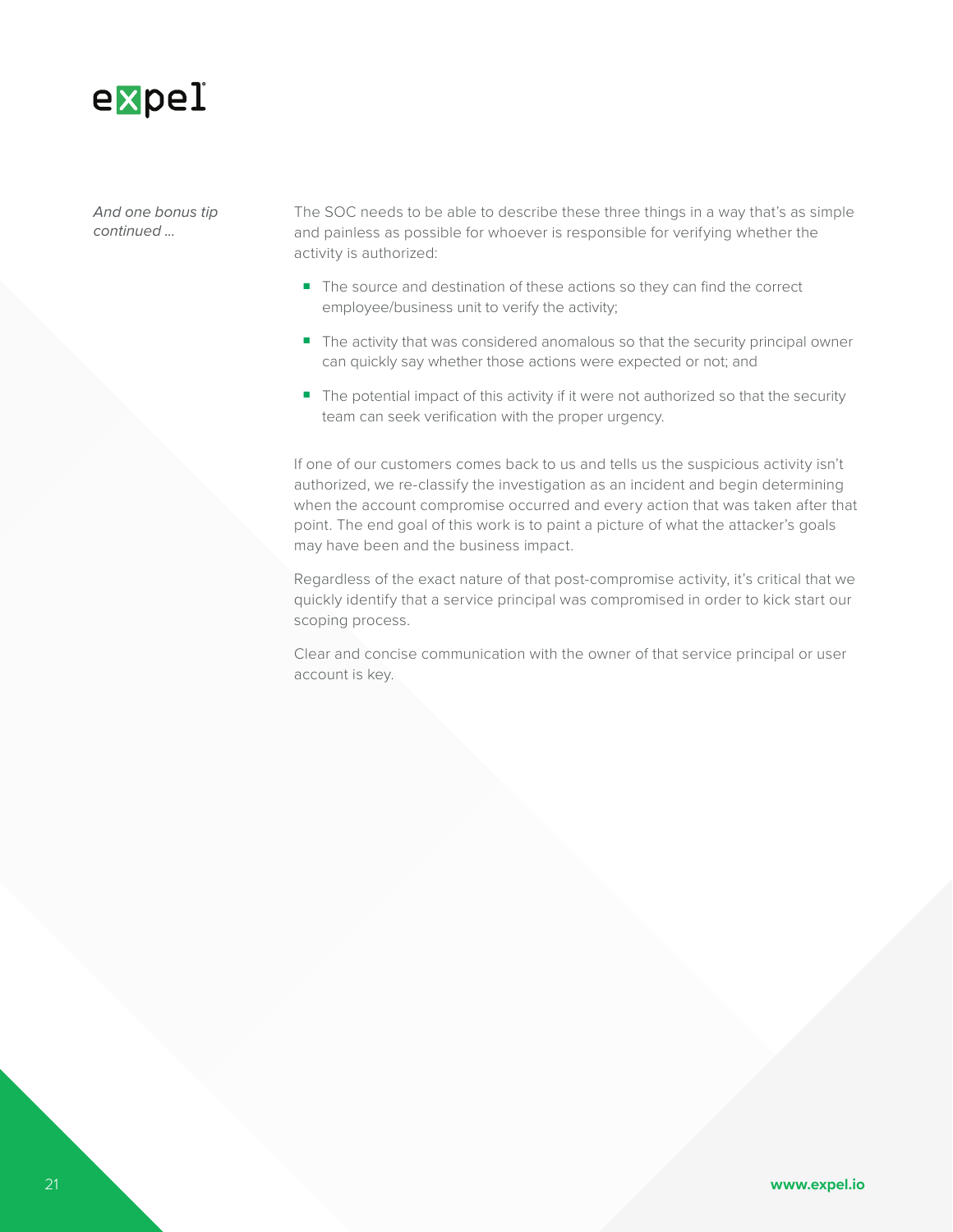<span id="page-21-0"></span>

## How to start building a detection and response strategy in Azure

As you may have already pieced together, we're suggesting a phased approach to building a detection and response strategy for Azure.

As with all things in security, a mature detection posture is built over time and evolves as you get more experience responding to alerts.

It's important to tie detection work to a clear

understanding of what alert triage and response looks like for all of the cool new stuff you've turned on.

As your organization becomes more comfortable with handling Azure alerts, you should focus your time on streamlining triage and response processes before attempting to build out your own set of custom detections.

**Below is our three-phased approach to beginning the process of building a detection and response strategy for Azure.**

| Phase 1:<br><b>Turn on the basics</b> |                                                                            | Phase 2:<br><b>Triage and response</b> |  | Phase 3:<br>Fill in detection use case gaps                                                                    |  |  |                                                                                                                |  |
|---------------------------------------|----------------------------------------------------------------------------|----------------------------------------|--|----------------------------------------------------------------------------------------------------------------|--|--|----------------------------------------------------------------------------------------------------------------|--|
|                                       | Turn on alerting<br>relevant to suspicious<br>authentication activity      |                                        |  | Build out ways to enrich<br>risky sign-in alerts with<br>historical sign-in data                               |  |  | Use platform logs to<br>develop custom<br>detections                                                           |  |
|                                       | Turn on alerting<br>relevant to suspicious<br>management plane<br>activity |                                        |  | Build out ways to enrich<br>management plane<br>alerts with Activity and<br>Resource Logs                      |  |  | Write pre-built queries                                                                                        |  |
|                                       | <b>Ensure that Azure</b><br><b>Activity Logs are</b><br>searchable         |                                        |  | Create communication<br>templates that analysts<br>can use to solicit<br>verification of<br>anomalous activity |  |  | for analysts to use<br>during alert triage<br>(tailored to specific<br>alerts generated by<br>security signal) |  |

*Expel's path to maturity for Azure detection and response strategy*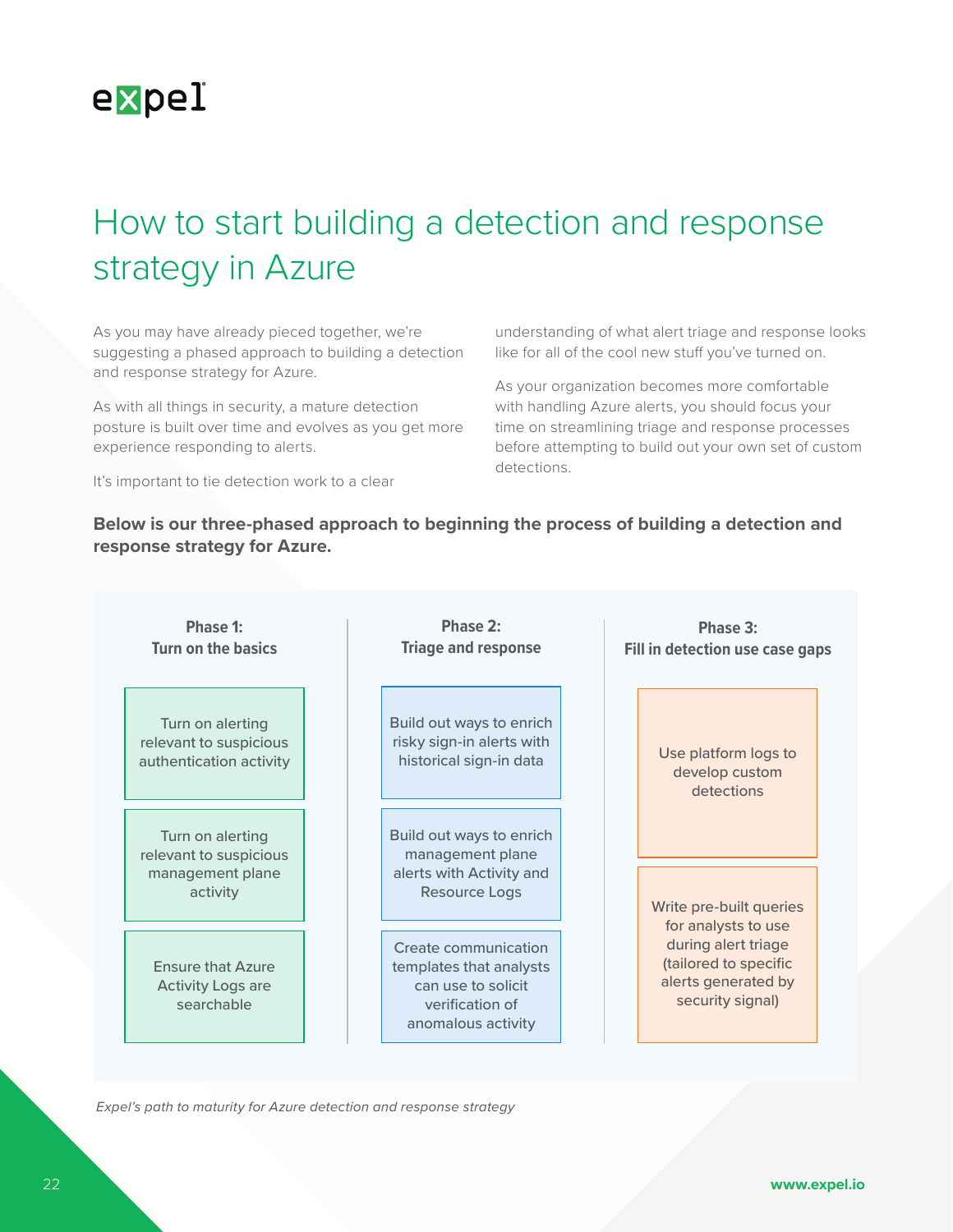<span id="page-22-0"></span>

## Three things to remember

You're now armed with enough information to be dangerous. And while you may have to revisit this guidebook a few times as you develop your detection and response strategy for Azure, here are three key takeaways to keep in mind:



### 1 **Establish a goal**

Focus on understanding what you're going to do with each type of alert once it reaches the SOC, before you enable and pay for every log and alert source available to you. This requires understanding what [investigative questions](https://expel.io/blog/how-to-investigate-like-analyst-expel-workbench-managed-alert-process/) SOC analysts should be asking for a given alert and equipping them with the tools to quickly find the data they need to answer those questions.



### **Collaborate and communicate**

Being collaborative and communicative with other teams can lead to speedy verification by account or resource owners and reduce the burden on analysts. Anomaly detections provided by ASC offer a good start to identifying when a pattern of activity is abnormal for a given security principal and needs verification.



### **Consider costs**

Costs can add up fast. Be careful with enabling platform logs at scale. When you want to enable a given type of platform log, you should be clear on what those logs will be used for and weigh the associated costs.